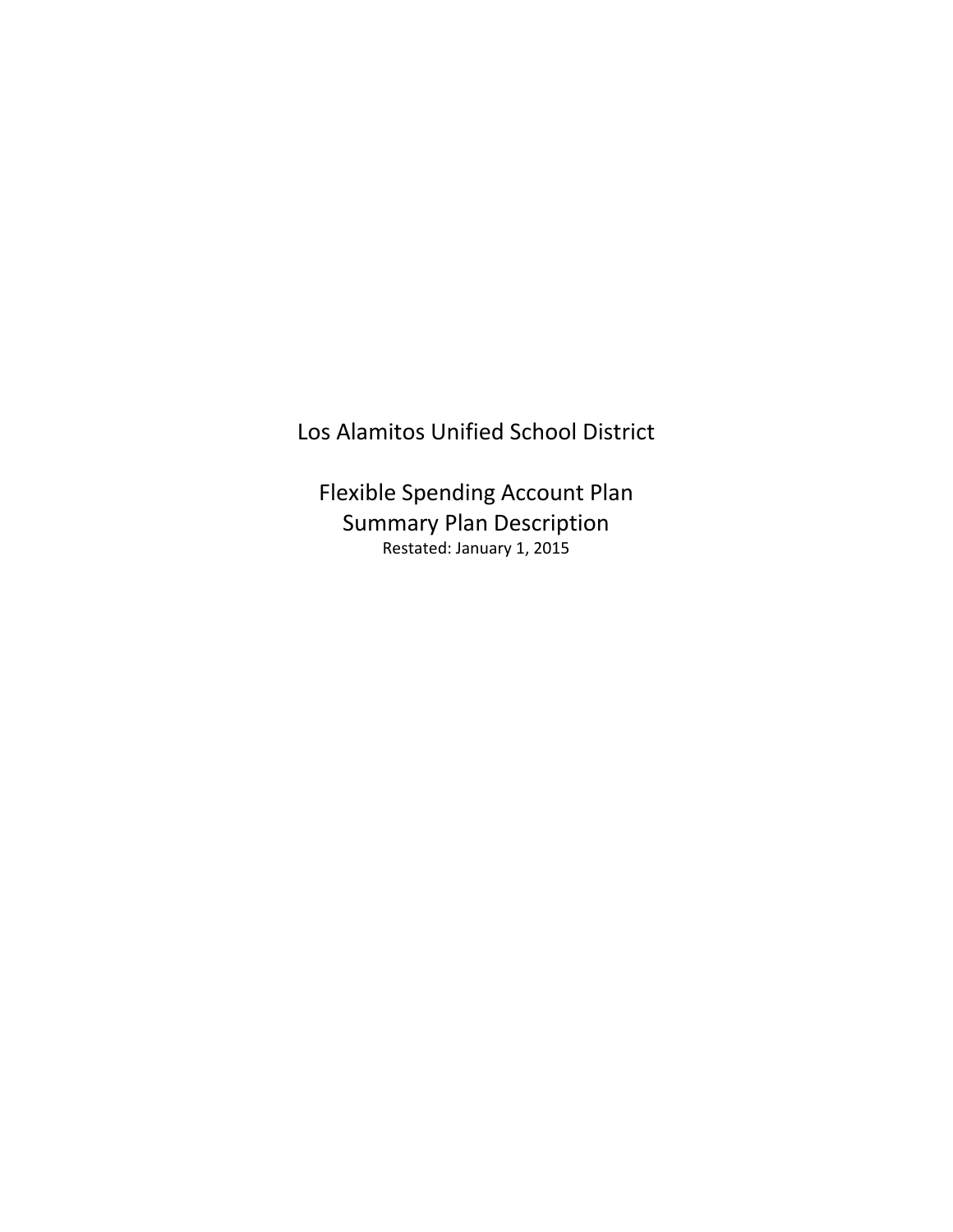# **Plan Highlights**

• The purpose of the Flexible Spending Account (FSA) Plan is to provide a tax-savings plan for paying outof-pocket health, dental, vision and dependent care expenses.

- Contributions to the Plan may be made to these FSA Accounts:
	- Health Care Account for unreimbursed health, dental and vision care expenses
	- Dependent Care Account for dependent care expenses
	- Adoption Assistance Program

• FSA contributions are made on a "pre-tax" basis. This means that some deductions are not subject to federal or state income taxes or Social Security and Medicare taxes under the Federal Insurance Contribution Act (FICA). As such, pre-tax payroll deductions may result in higher net income. Pre-tax deductions may also decrease Social Security Earnings.

- The maximum annual contributions are listed below:
	- Health Care Account FSA \$2,500
	- Dependent Care Account \$5,000 per year.
	- Adoption Assistance Program \$13,400 per child.

• Reimbursement may be made as frequently as on a weekly basis. Claims are processed by Benefit & Risk Management Services (BRMS), a third party FSA claims administrator.

• Dependent Care FSA: All remaining balances as of March 31<sup>st</sup> of each year are forfeited. All claims with dates of service/receipts of January 1 through December 31<sup>st</sup> must be submitted to BRMS by March 31<sup>st</sup> of the following year.

• Health Care FSA: All remaining balances as of March  $31<sup>st</sup>$  of each year are forfeited. All claims with dates of service/receipts of January 1 through December 31<sup>st</sup> must be submitted to BRMS by March 31<sup>st</sup> of the following year.

• Individuals must re-enroll in the FSA Plans during the fall Open Enrollment in order to continue participation during the next calendar year.

### *IDENTIFYING INFORMATION*

1. Plan Name and Number:

The Los Alamitos Unified School District Flexible Benefits Plan; Plan Number 501.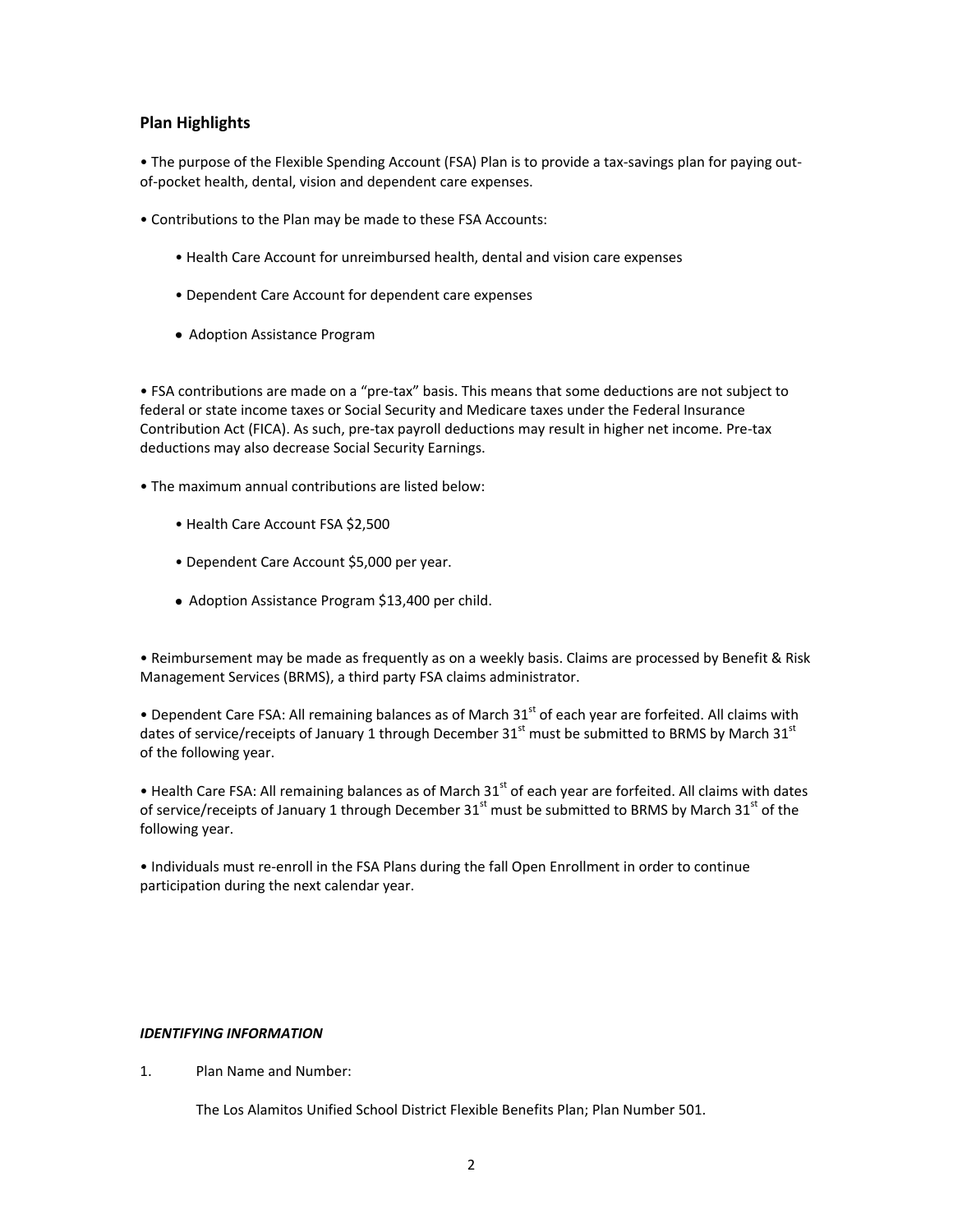- 2. Employer Name and Address: Los Alamitos Unified School District 10293 Bloomfield Street Los Alamitos, CA 90720
- 3. Employer Identification Number: 95-3506685
- 4. Plan Administrator and Agent for Service for Process:

Los Alamitos Unified School District 10293 Bloomfield Street Los Alamitos, CA 90720 (562) 799-4700

5. Claims Administrator:

Your Employer has retained Benefit & Risk Management Services (BRMS) to assist in Plan Administration. *All claim forms should be submitted to:*

**BRMS P.O. Box 1697 Folsom, CA 95763** 

**Or Fax to: 866-410-0880**

6. Plan Year-End: December 31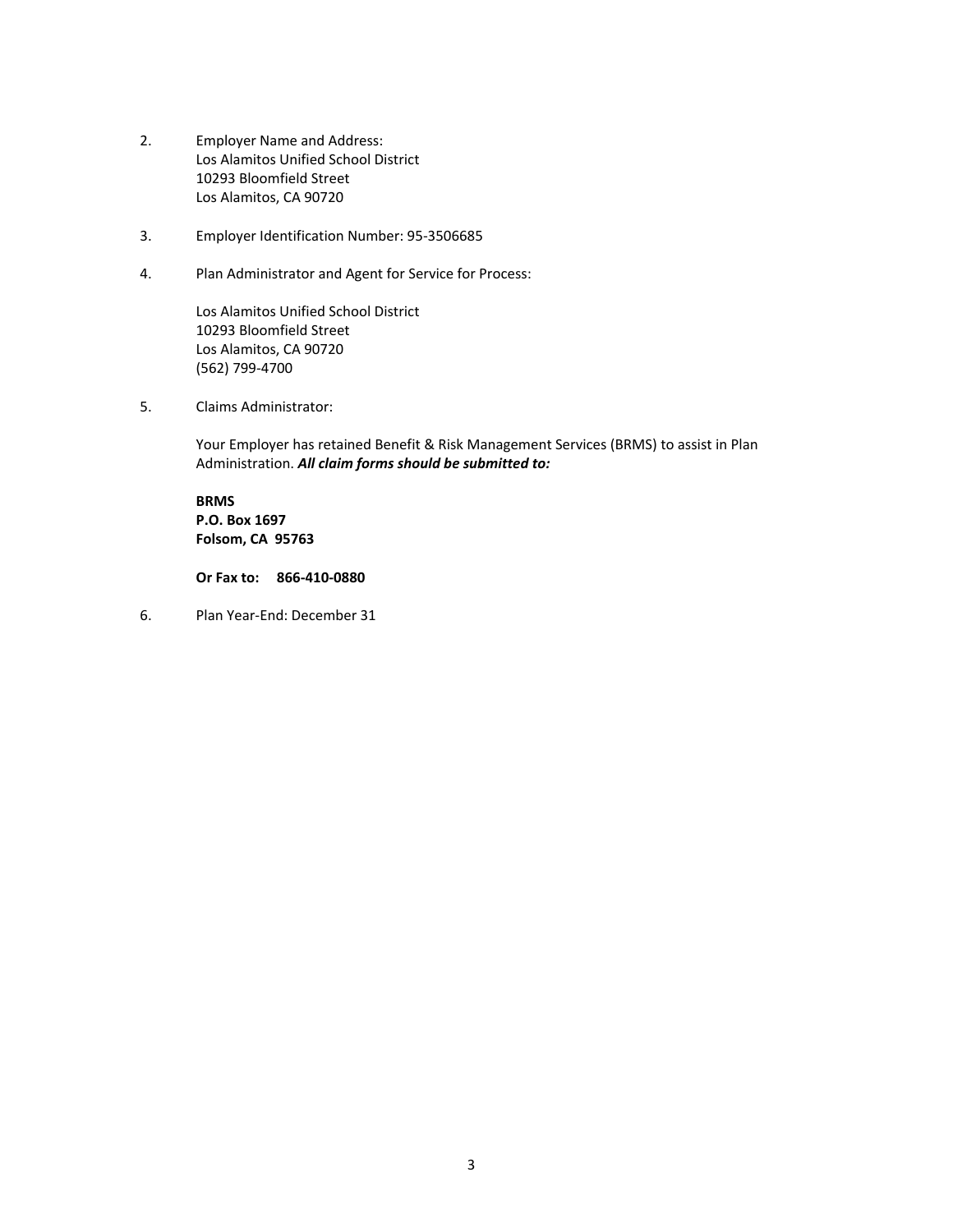# **Purpose**

The purpose of the Flexible Spending Account (FSA) Plan is to provide a tax savings plan for paying out-ofpocket health, dental, vision and dependent care expenses.

### **Plan Administrator**

Los Alamitos Unified School District (Employer) is the Plan Administrator and has the responsibility for operating and interpreting the Plan. Day to day administrationof the Plan is performed by the District Office.

### **Claims Administrator**

BRMS is the Claims Administrator for the FSA Plans including the regular Health Care, Dependent Care, Adoption Assistance Program.

### **For Further Information**

The information contained in this Summary Plan Description is intended to summarize the major features of the FSA Plan. It is not intended to be a complete explanation or list of benefits provided by the FSA Plan.

An individual should review Internal Revenue Service Publications #502, *Medical and Dental Expenses* and #503, *Child and Dependent Care Expenses* for additional information.

### **Continuation of the Plan**

The Employer intends to continue this Plan indefinitely, but reserves the right to modify or terminate the Plan at any time with or without notice.

Participation in this Plan is provided to eligible faculty and staff and does not constitute a guarantee of employment. Participation in the Plan also requires continued employment and eligibility and is subject to the terms and conditions of the Plan Document.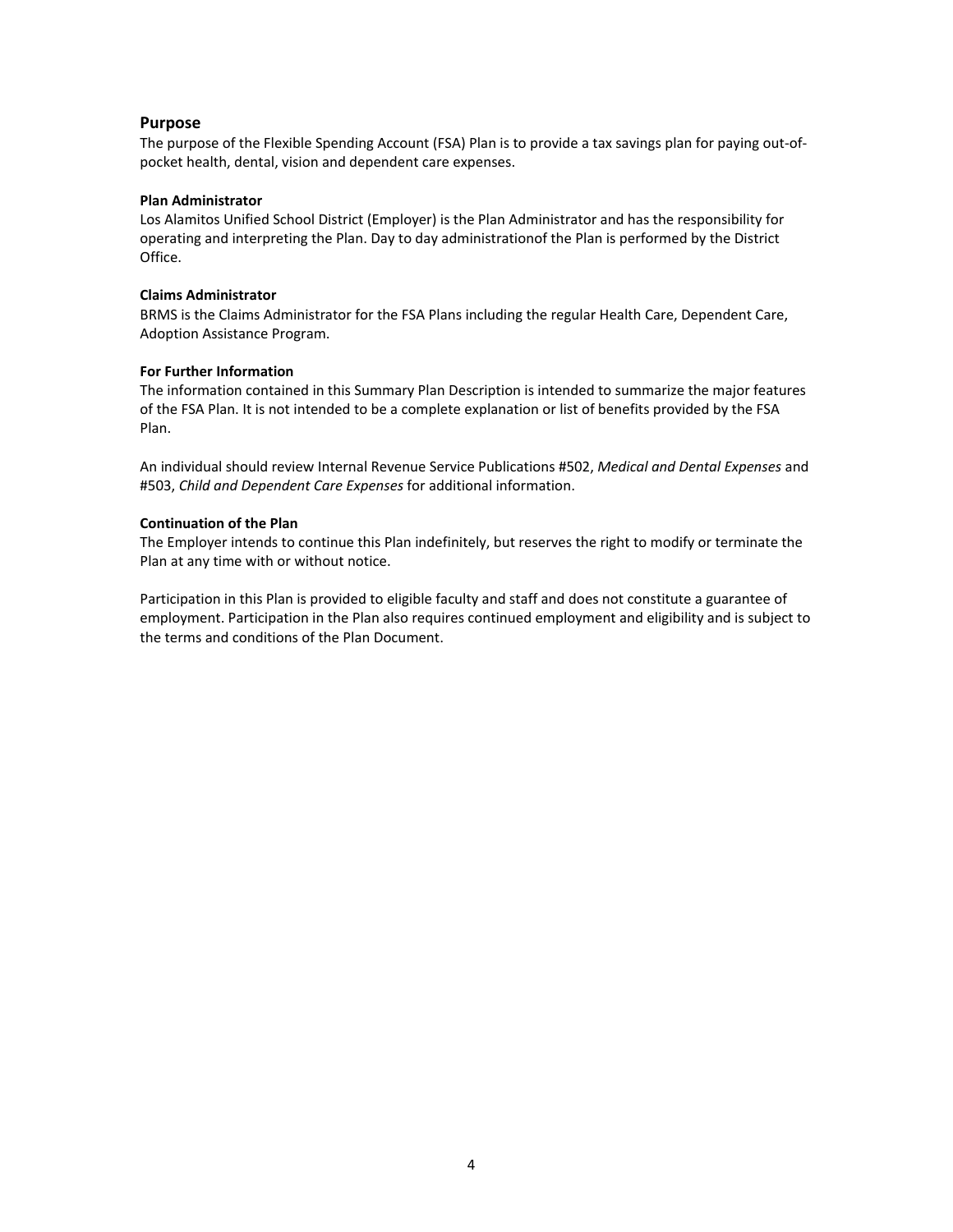# **Definitions**

In this section, you will find the definitions for the italicized words found throughout this summary plan description. There may be additional words or terms that have a meaning that pertains to a specific section, and those definitions will be found in that section. **These definitions should not be interpreted as indications that charges for particular care, supplies or services are eligible for payment under the Plan; please refer to the appropriate sections of this summary plan description for that information.**

"**Actively at work**" **or** "**active employment**" means performance by the employee of all the regular duties of his occupation at an established business location of the participating employer, or at another location to which he may be required to travel to perform the duties of his employment. An employee will be deemed actively at work if the employee is absent from work due to a health factor.

"**Alternate recipient**" means any child of a participant who is recognized under a medical child support order as having a right to benefits under this Plan as a participant's dependent. For purposes of the benefits provided under this Plan, an alternate recipient shall be treated as a dependent, but for purposes of reporting and disclosure requirements under ERISA, an alternate recipient shall have the same status as a participant.

"**Annual enrollment period**" means the designated enrollment period when eligible employees may enroll for participation and make elections under the Plan for the following plan year.

"**Benefit plan**" means the medical, prescription drug, over-the-counter drug, hearing, dental, and vision benefits provided under a group health plan established and maintained by the Plan Sponsor, or any successor thereto.

"**COBRA**" means the Consolidated Omnibus Budget Reconciliation Act of 1985, as amended.

"**Code**" means the Internal Revenue Code of 1986, as amended.

"**Cosmetic surgery**" means any procedure that is directed at improving the person's appearance and does not meaningfully promote the proper function of the body or prevent or treat illness or disease.

"**Debit card**" means a banking card enhanced with ATM (automated teller machine) and POS (point-ofsale) features, issued by the Plan Sponsor to a participant that can be used to pay for qualified medical flexible spending expenses electronically.

"**Dependent**" means any of the following individuals who meet the definition of "dependent" under Internal Revenue Code Section 152:

- Children and grandchildren of the participant;
- Stepchildren of the participant; and
- Siblings of the participant.

The child need *not*: (1) reside with the Employee or any other person, (2) be a student, (3) be a tax dependent of the Employee or financially dependent on the Employee or any other person, (4) be unmarried, or (5) be unemployed.

Additionally, children of a participant who is divorced, legally separated, separated under a written separation agreement, or who has lived apart from his or her spouse at all times during the last 6 months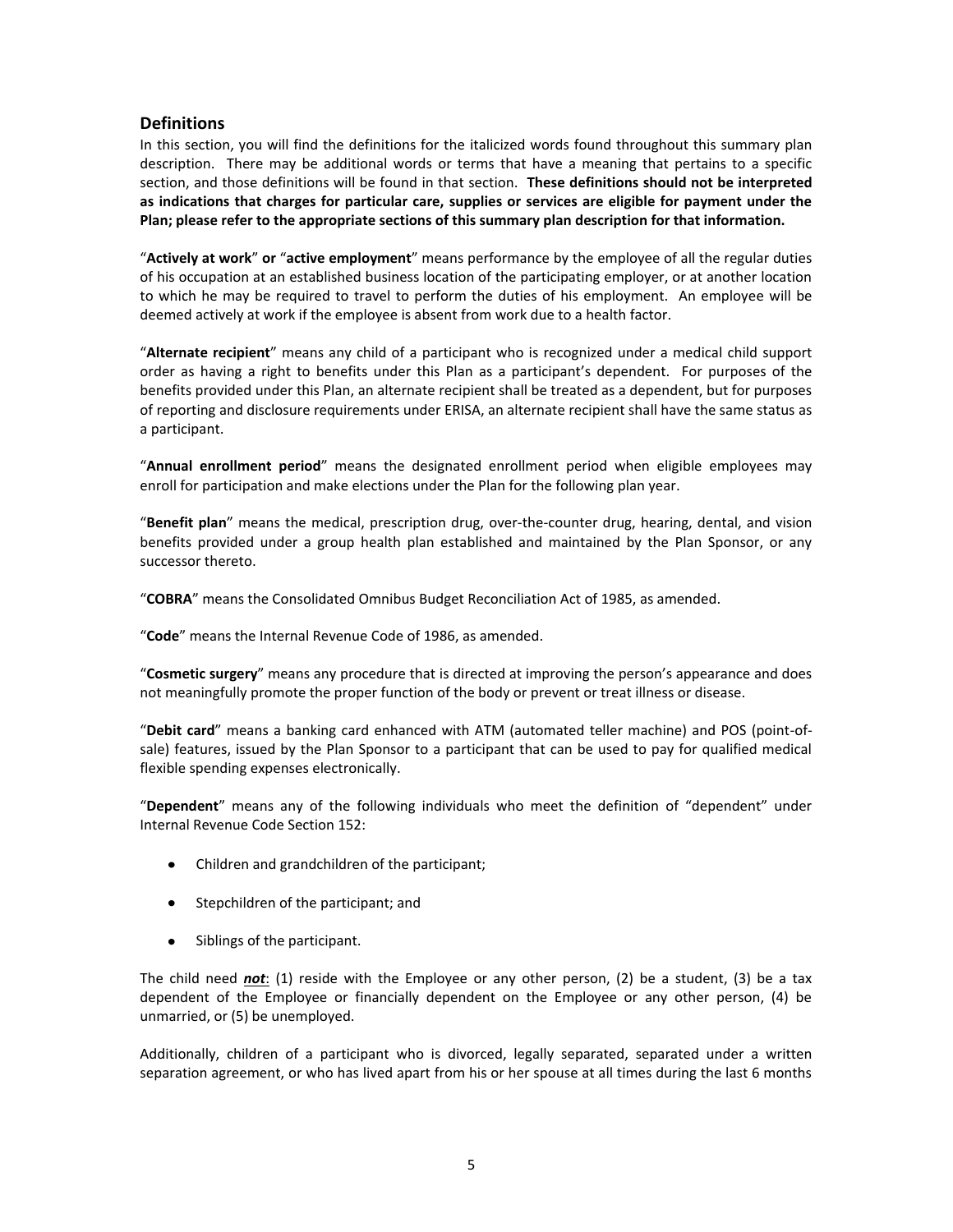of the calendar year, will be a dependent so long as they receive over one half of their support from their parents and are in the custody of one or both parents for more than one half of the calendar year.

Based on recent changes made by the health care reform legislation, tax-free reimbursement of medical expenses may be permitted, based on your employer's plan, for adult children up to age 26. Please note that any questions regarding the status of an individual as either a qualifying child, qualifying relative, or an adult child must be discussed with a qualified tax advisor in conjunction with the provisions of your employer's plan.

"**Employee**" means an individual who meets Los Alamitos Unified School District eligibility requirements.

"**ERISA**" means the Employee Retirement Income Security Act of 1974, as amended.

"**FMLA**" means the Family Medical Leave Act of 1993, as amended.

"**FMLA leave**" means a leave of absence which the participating employer is required to extend an employee under the provisions of FMLA.

"**Health care expense**" means an expense incurred for the diagnosis, cure, mitigation, treatment or prevention of disease, or for the purpose of affecting any structure or function of the body. A health care expense is not one that is merely beneficial to the general health of an individual.

"**HIPAA**" means the Health Insurance Portability and Accountability Act of 1996, as amended.

**"Incurred**" means the date the service is rendered or the supply is obtained. With respect to a course of treatment or procedure that includes several steps or phases of treatment, expenses are incurred for the various steps or phases as the services related to each step are rendered and not when services relating to the initial step or phase are rendered. More specifically, qualified medical flexible spending expenses for the entire procedure or course of treatment are not incurred upon commencement of the first stage of the procedure or course of treatment.

"**Medical child support order**" **or** "**MCSO**" means any judgment, decree, or order (including approval of a property settlement agreement) issued by a court of competent jurisdiction that:

- Provides for child support with respect to a participant's child or directs a participant to provide coverage under a health benefit plan pursuant to a state domestic relations law (including community property law); or
- Enforces a law relating to medical child support described in Section 13822 of the Omnibus Budget Reconciliation Act of 1993 with respect to a group health plan.

"**Participant**" means an eligible employee who is participating in the Plan.

"**Participating employer(s)**" means Los Alamitos Unified School District.

"**Plan**" means the Los Alamitos Unified School District Flexible Spending Account.

"**Plan Administrator**" means Los Alamitos Unified School District.

"**Plan document**" means this plan document for the Los Alamitos Unified School District Flexible Spending Account.

"**Plan Sponsor**" means Los Alamitos Unified School District.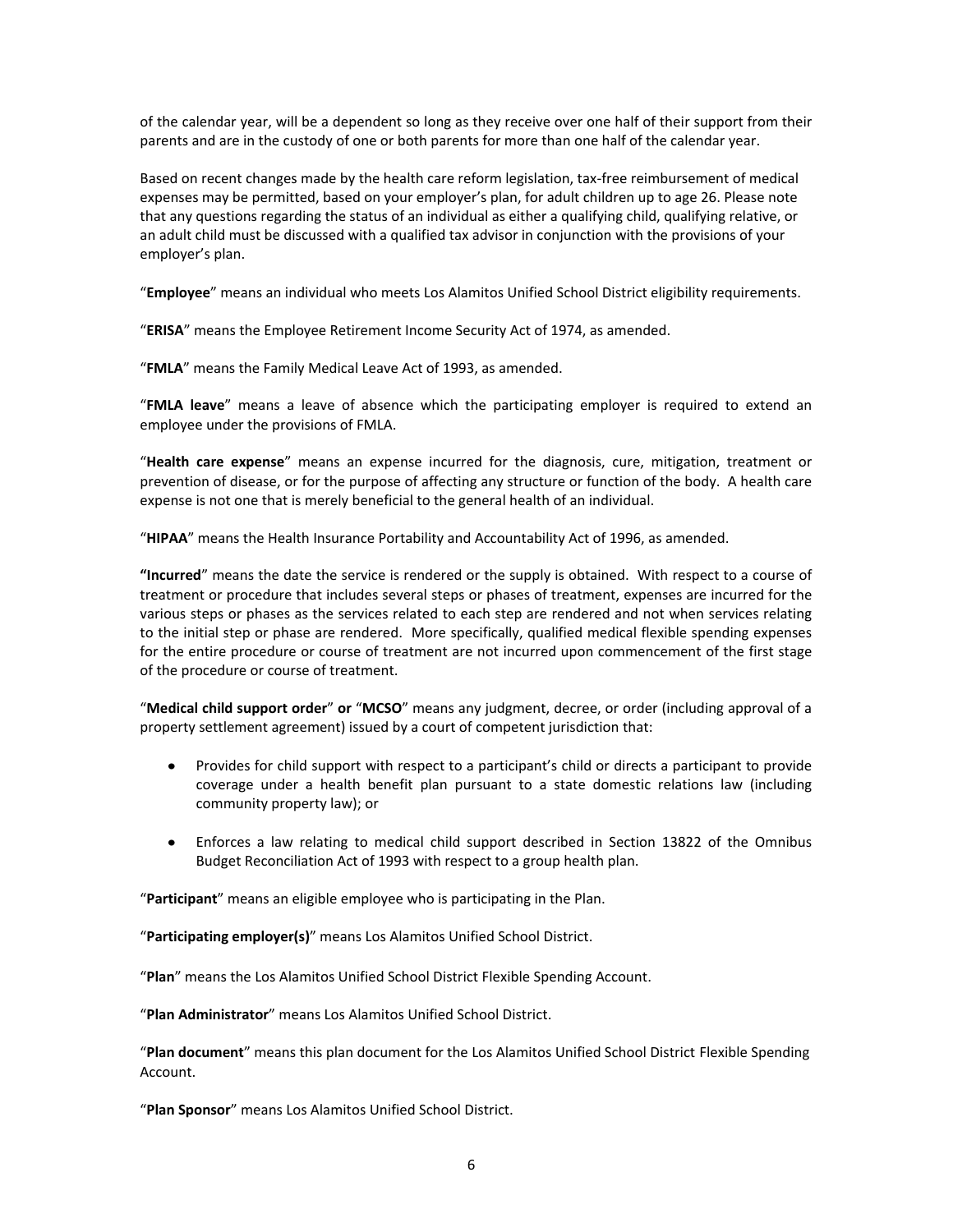"**Plan year**" means the period from January 1 through December 31 each year.

"**Privacy standards**" means the final rule implementing HIPAA's Standards for Privacy of Individually Identifiable Health Information, as amended.

"**Qualified beneficiary**" means**:**

- An individual who, on the day before a qualifying event, is a spouse or dependent child receiving benefits under the plan; or
- In the case of a qualifying event resulting in termination of coverage due to termination of employment or reduction in hours, an individual who, on the day before such qualifying event, is a participant.

A newborn child of, an adopted child of, or a child placed for adoption with, a qualified beneficiary (as defined in the first bullet above) will be entitled to the same continuation coverage period available to the qualified beneficiary; however, such child shall not become a qualified beneficiary.

A newborn child or child placed for adoption with a qualified beneficiary (as defined in the second bullet above) shall become a qualified beneficiary in his or her own right and shall be entitled to benefits as a qualified beneficiary.

A qualified beneficiary must notify the Plan Administrator within 31 days of the child's birth, adoption or placement for adoption in order to add the child to the continuation coverage.

"**Qualified medical flexible spending account**" means the account established by the Plan Administrator on behalf of the participant through which the participant may elect to reduce his salary in order to pay qualified medical flexible spending expenses.

"**Qualified medical flexible spending expenses**" means a health care expense which is excludable as income according to Code § 105(b). Qualified medical flexible spending expenses are not otherwise reimbursable under the benefit plan or other plan or by any other entity and may not be claimed as a tax deduction by the participant. Qualified medical flexible spending expenses do not include the cost of insurance premiums.

**"Qualified reservist distribution"** means, any distribution to an individual of all or a portion of the balance in the participant's qualified medical flexible spending account if:

- Such individual was (by reason of being a member of a reserve component (as defined in section 101 of title 37, United States Code) ordered or called to active duty for a period in excess of 179 days of for an indefinite period; and
- Such distribution is made during the period beginning on the date of such order or call and ending on the last date that reimbursements could otherwise be made under such arrangements for the plan year which includes the date of such order or call.

"**Qualifying event**" means any of the following with respect to participation in the Plan:

- The termination of coverage due to the death of a participant;
- The termination of coverage due to the voluntary or involuntary termination of employment (other than by reason of gross misconduct) or reduction in hours of a participant;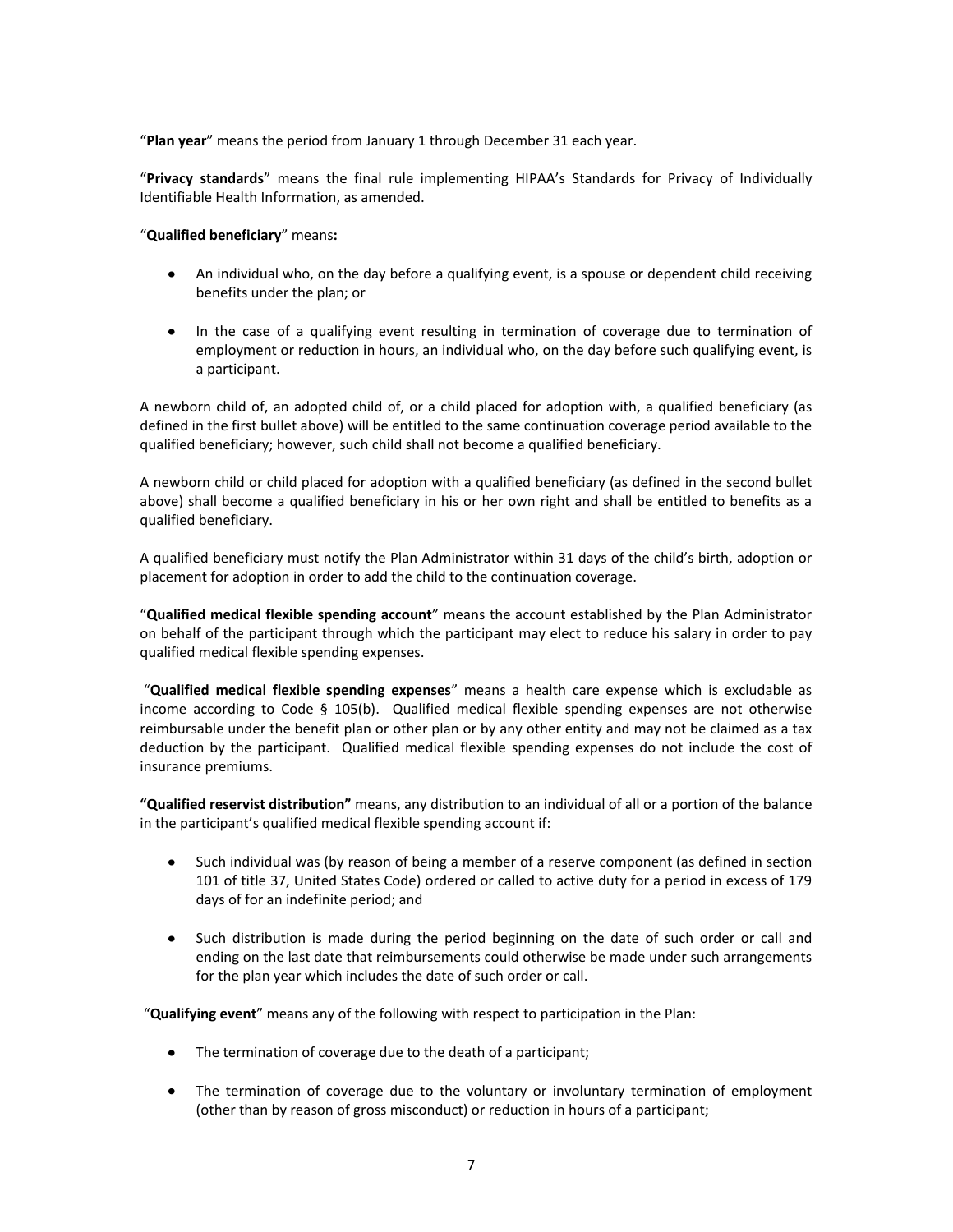- The divorce or legal separation of a participant from his or her spouse;
- A participant's entitlement to Medicare coverage during an 18-month continuation period; or
- A dependent child ceasing to be a dependent child.

"**Salary reduction agreement**" means a paper enrollment which is classified as a salary agreement.

**"Security standards"** mean the final rule implementing HIPAA's Security Standards for the Protection of Electronic PHI, as amended.

"**Spouse**" means an individual who is legally married to a participant, but shall not include an individual legally separated from a participant under a decree of legal separation.

**"Student"** means an individual who, during each of five calendar months during a taxable year, is a fulltime student at an educational organization which normally maintains a regular faculty and curriculum and normally has a regularly enrolled body of students in attendance at the place where its educational activities are regularly carried on.

"**Summary health information**" means individually identifiable health information and it summarizes the claims history, claims expenses or the type of claims experienced by individuals in the Plan, but it excludes all identifiers that must be removed for the information to be de-identified, except that it may contain geographic information to the extent that it is aggregated by five-digit zip code.

"**Summary plan description**" means this Plan Document and Summary Plan Description. This summary plan description represents both the Plan Document and the Summary Plan Description that is required by ERISA.

"**Third party administrator**" means Benefit & Risk Management Services (BRMS).

"**Uniformed services**" means the Armed Forces, the Army National Guard and the Air National Guard, when engaged in active duty for training, inactive duty training, or full-time National Guard duty, the commissioned corps of the Public Health Service, and any other category of persons designated by the President of the United States in time of war or emergency.

"**USERRA**" means the Uniformed Services Employment and Re-employment Rights Act of 1994, as amended.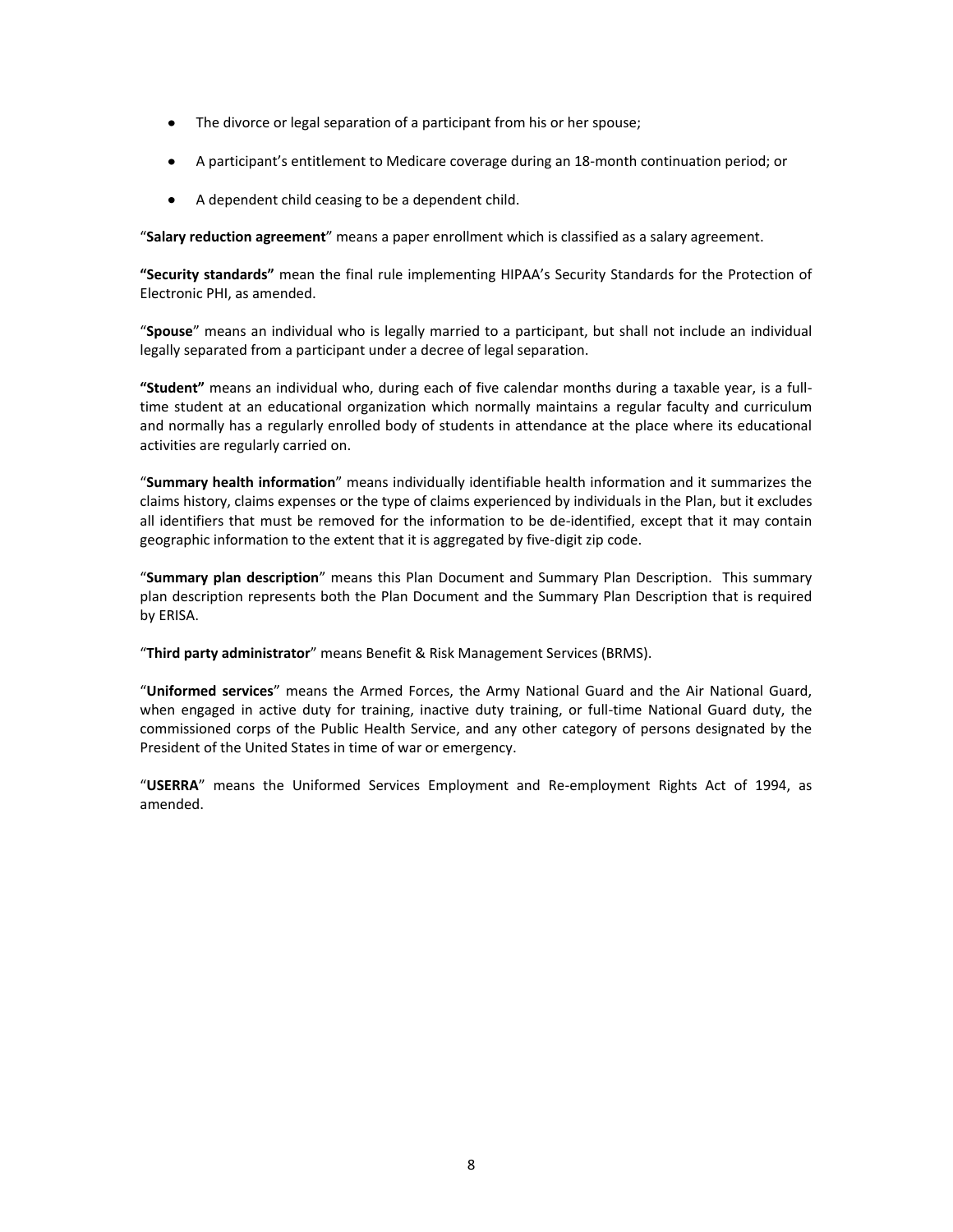# **Eligibility**

This section summarizes eligibility requirements for participation in a Flexible Spending Account Plan.

## **Salary Requirement**

An individual must receive Employer compensation paid by the Employer's payroll system and his or her salary must be sufficient to cover the amount of monthly contribution.

### **Employee Classification**

To be eligible for the Plan, the individual must be regularly scheduled to work at least 20 hours a week for the Employer. If you are an eligible employee, you qualify to elect benefits under the Plan by becoming a Plan Participant as soon as you start working for the Employer.

*Disabled Individuals* An individual who becomes permanently and totally disabled while working for Los Alamitos Unified School District and is receiving Group-sponsored Long Term Disability benefits remains eligible to participate in the FSA Plan.

*Individuals on a Leave of Absence* An individual on a paid leave of absence may continue making contributions by payroll deduction to and receive reimbursement from his or her FSA account. An individual on a leave of absence without pay may continue to make contributions to the plan on an after tax basis and submit FSA claims for reimbursement. Contributions may not be made to the FSA Dependent Care Account though individuals may continue to seek reimbursement for services prior to the leave period.

*Retired Individuals* An individual who retires from the Employer may continue to submit claims for reimbursement during the period he or she was contributing to an FSA account but may not continue to make contributions to the FSA Dependent Care Account after retiring.

*Deceased Individuals* A spouse or dependent child of a deceased individual is not eligible to participate in the FSA Plan other than to submit claims for reimbursement for services received prior to the individual's death.

### **Other Eligible Individuals**

### *Spouse*

A spouse must be legally married to and have his or her principal residence with the eligible individual.

## *Surviving spouse and children of a deceased individual*

An eligible spouse or dependent child of a deceased individual or retired individual may continue to submit claims for reimbursement for services received up to and including the date of death but may not make contributions to the Dependent Care Account.

### *Domestic Partner*

An individual's same-gender domestic partner and dependent children of the domestic partner are **not**  eligible for FSA participation.

### *Dependent child*

Dependent children include children, stepchildren and disabled siblings of the participant. The child need *not*: (1) reside with the Employee or any other person, (2) be a student, (3) be a tax dependent of the Employee or financially dependent on the Employee or any other person, (4) be unmarried, or (5) be unemployed. This will not apply to dependents under age 26 who are eligible or covered by another group health plan.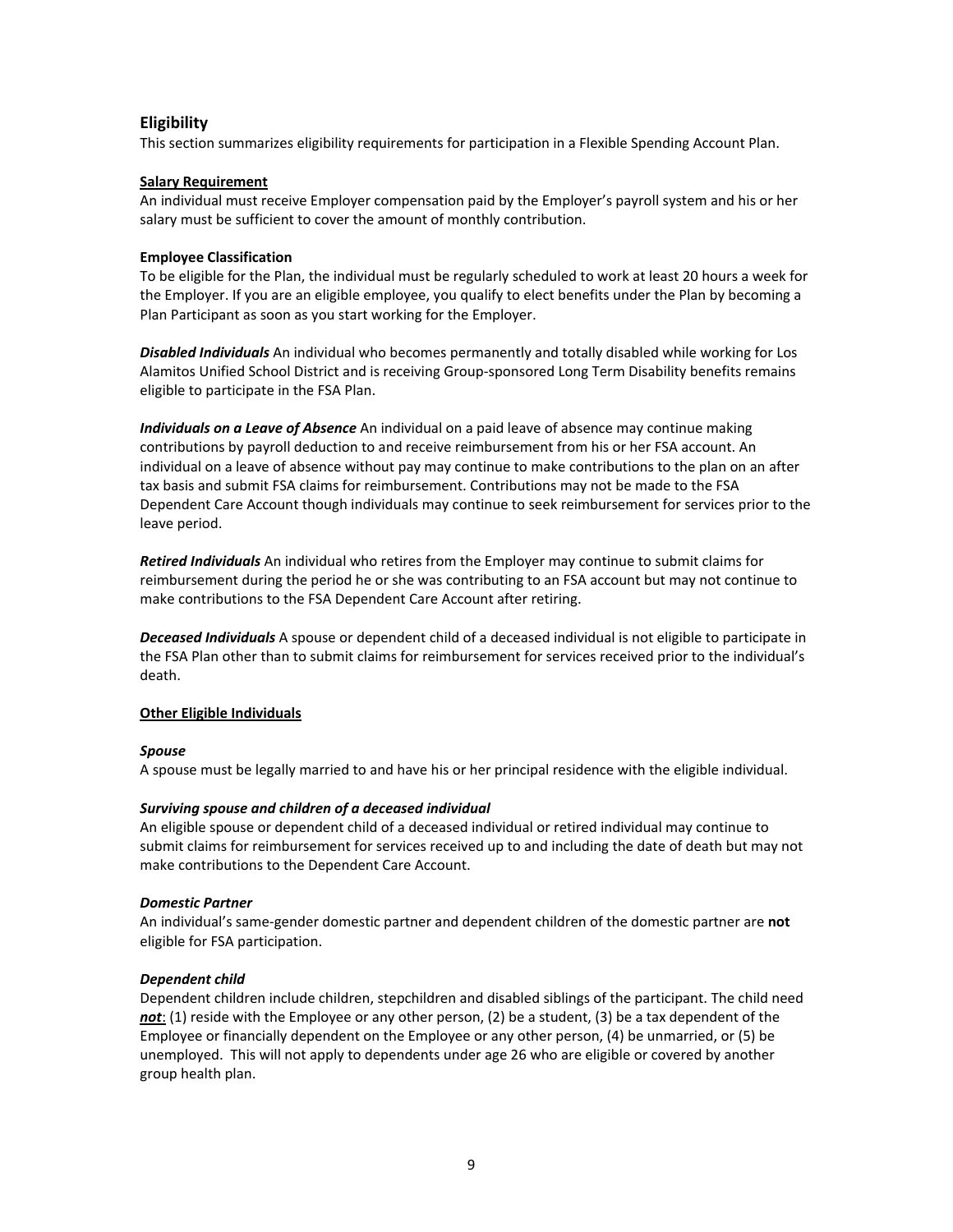Any children who are dependent upon an individual for financial support and maintenance because of mental retardation or physical disability will be eligible regardless of age.

Dependent children do not include grandchildren. The Employer reserves the right to require sufficient proof of dependent status in determining eligibility. No individual may be covered more than once under the Employer's benefit plans.

### *Parents and grandparents*

An individual's parents, grandparents and in-laws are not eligible to participate in the FSA plan unless they are a disabled adult who is not your spouse, did not have gross income for the calendar year that was more than the amount of the personal exemption deduction under Federal Law for that year.

### **Duration of Eligibility**

Participation in the Plan may continue for as long as an individual remains an eligible individual and receives a salary.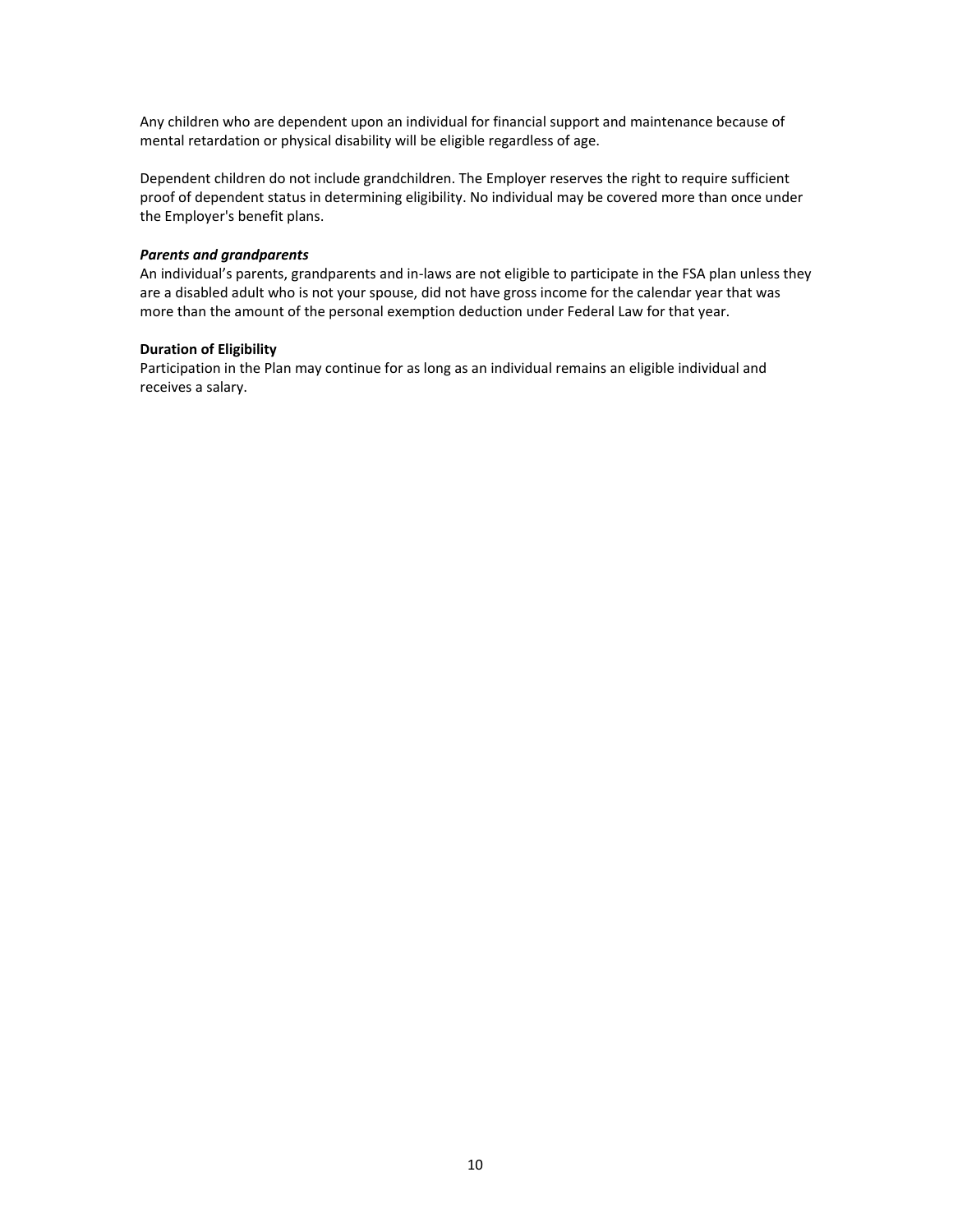# **Contribution Limits**

This section highlights plan choices offered by the FSA Plan. Eligible faculty and staff may choose to participate or waive participation in the FSA.

- **Dependent Care Account**
- **Health Care Account**
- **Adoption Assistance Program**

Eligible individuals may also elect the amount of contributions up to:

- \$5,000 Dependent Care Account annual maximum contribution
- \$2,500 Health Care Account annual maximum contribution
- \$13,400 Adoption Assistance Program total maximum contribution for 2012

### **Deduction Schedule**

All individuals are paid on a monthly basis. Deductions for FSA accounts will be made on a tenthly basis.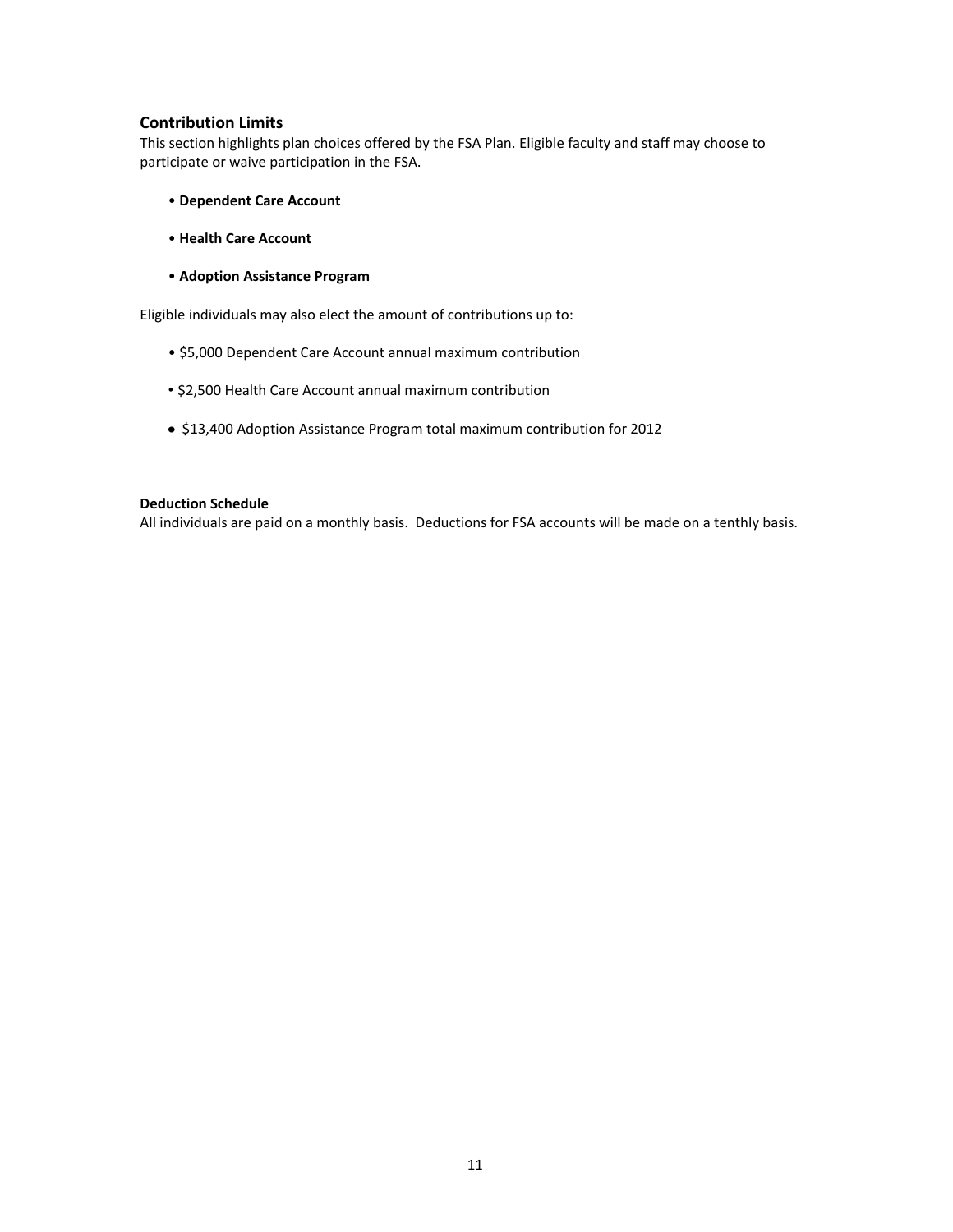# **Dependent Care Flexible Spending Account**

### **Summary**

The purpose of the FSA Dependent Care Account is to provide a tax-savings program to assist eligible individuals fund work related dependent care expenses such as for a day care center or for in-home child care providers.

## **Eligibility**

To qualify for reimbursement from the Dependent Care Account, dependent care expenses must be necessary for an individual (and his or her spouse, if married) to work. The expenses must be for the wellbeing and protection of a qualified dependent.

### **General Requirements**

In addition to eligibility requirements, an individual may participate in the Dependent Care Account if he or she has an eligible dependent and meets one of the following requirements:

- The individual is a single parent, or
- The individual has a working spouse, or
- The spouse is a full-time student for at least five months during the year while an individual is working, or
- The spouse is disabled and unable to provide for his or her own care, or
- The individual is divorced or legally separated parent who has child custody most of the time, even if the other parent may claim the dependent for tax purposes.

### **Dependents**

Eligible dependents include:

• Any child under age 13 who is claimed as a dependent for federal income tax purposes.

• Any other dependent who normally spends at least eight hours in the home each day and who is unable to care for himself or herself because of a physical or mental disability. The person may be a child age 13 or over, a spouse, a parent, etc.

### **Examples of Eligible Expenses**

An individual may be reimbursed for dependent care which is provided:

- Inside or outside the home by anyone other than a spouse, a dependent claimed on his or her income tax return, or a child under age 19.
- In a day care or child care center. (If the center cares for more than six children, it must comply with state and local regulations.)
- By a housekeeper whose services include, in part, providing care for an eligible dependent.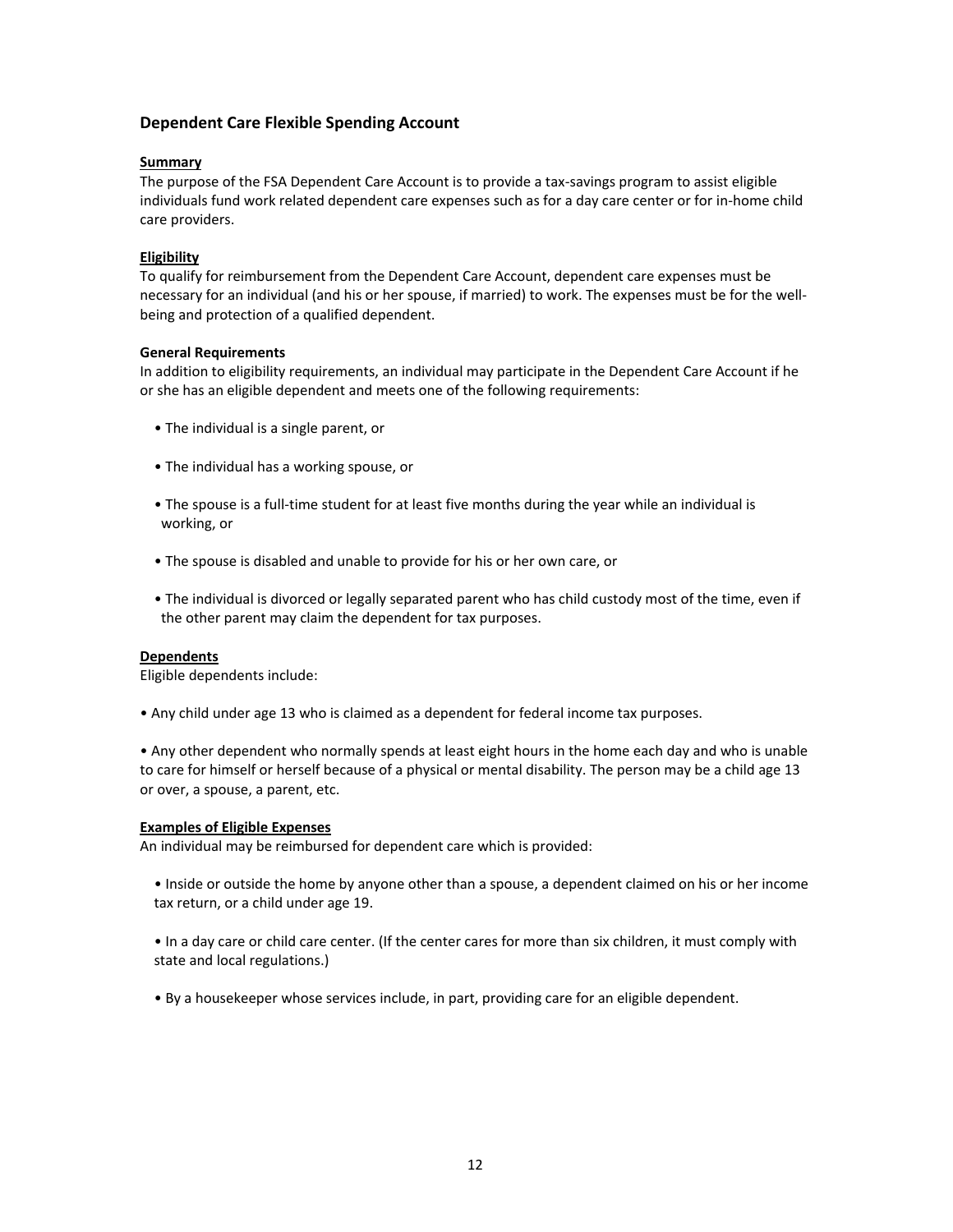### **Examples of Ineligible Expenses**

The following are examples of dependent care expenses which do not qualify for reimbursement:

- Expenses for food, clothing, education or entertainment, unless they are incidental and cannot be easily separated from the cost of dependent care.
- Schooling in the first grade or beyond.
- Nursing home expenses.

•Payments made to a spouse or to any person declared as a dependent for income tax purposes.

### **IRS Tax Rules**

The IRS permits a participant to take a federal tax credit on his or her annual income tax return for dependent care expenses. However, the amount deposited to the Dependent Care Account will reduce, dollar-for-dollar, the amount used toward the federal tax credit.

For some individuals, the tax savings is greater if they pay for dependent care expenses through the reimbursement account. For others, it is greater if they take a tax credit on their annual income tax returns.

For more information about the federal tax credit, an individual can call the IRS at (800) 829-3676 and ask for publication #503 *Child and Dependent Care Expenses* and for publication #596 *Earned Income Credit*. Publication #503 provides a list of eligible and ineligible expenses for both the tax credit and reimbursement account.

Individuals are encouraged to consult a credible tax advisor if there are any questions about whether the reimbursement account or tax credit is more advantageous.

### **Maximum Contribution Limits**

Under IRS regulations, the maximum amounts an individual may contribute to the FSA Dependent Care Plan are:

For individuals filing taxes as single or married filing jointly the maximum annual contribution amount is \$5,000

For individuals married and filing taxes separately the maximum annual contribution amount is \$2,500 each

Minimum contribution: The minimum contribution is \$150 per year.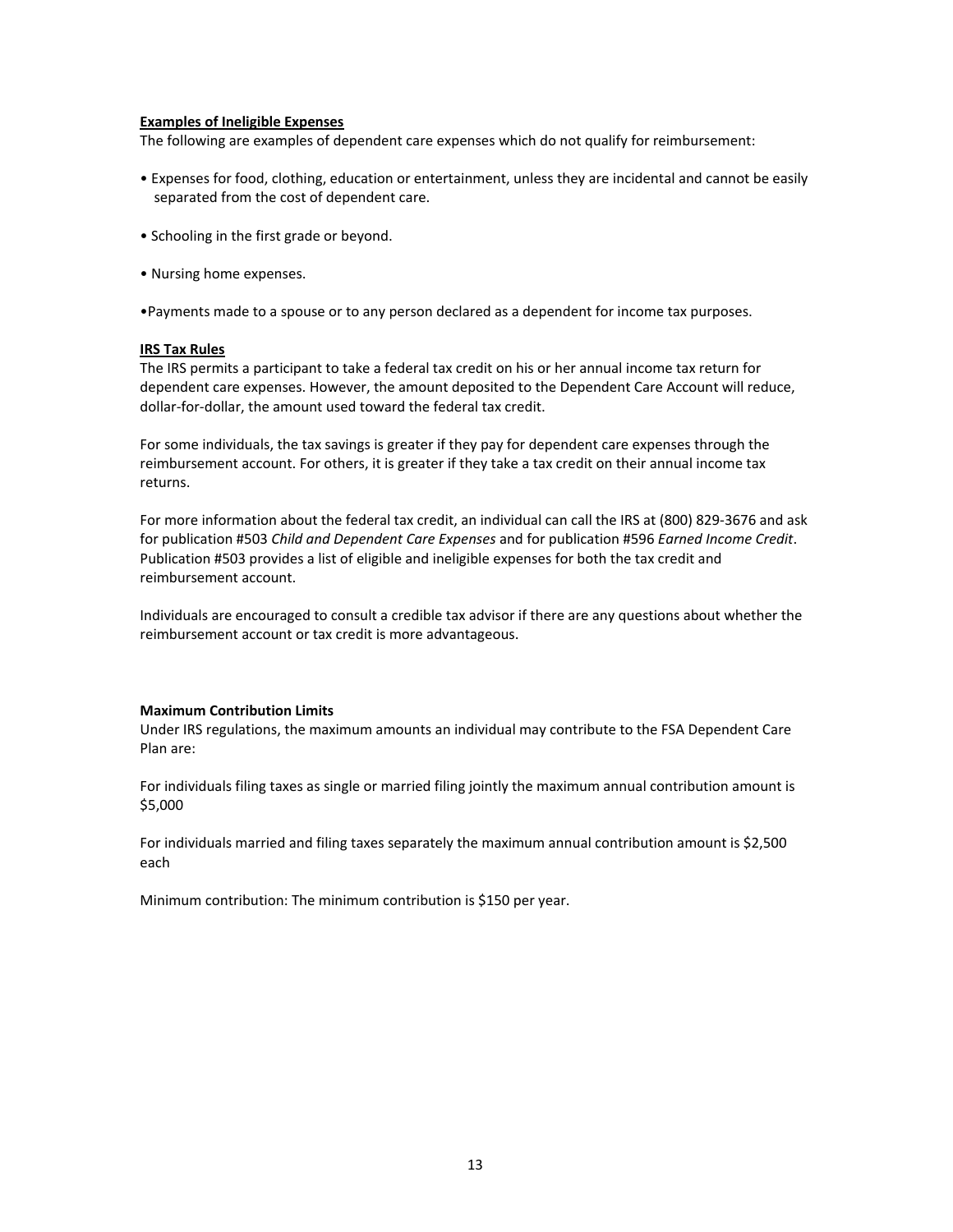# **Health Care Flexible Spending Account**

### **Summary**

The purpose of the FSA Health Care Account is to provide a tax-savings program for an individual to reimburse himself or herself for out-of-pocket expenses not covered by an individual's medical, dental or vision plans or a spouse's plans.

Maximum contributions: The maximum annual contribution is \$2,500. Minimum contributions: The minimum contribution is \$150 annually.

### **Eligible Expenses**

Expenses that qualify for reimbursement under the Health Care Account must meet the following requirements:

The expense must not be covered by a health, dental or vision plan or spouse's plan. The expense must be included in the IRS list of eligible tax deductible expenses.

The expenses must be incurred by the participant or his or her eligible dependents (spouse and any children). To qualify, the dependent must be claimed as a tax exemption on the individual's federal income tax return.

Eligible expenses can be taken either as a tax deduction on the annual federal income tax return (IRS form 1040) or used toward Health Care Account reimbursement. An individual must select one method or the other because a deduction cannot be claimed for an expense that has been reimbursed through the FSA account.

### *Examples of Eligible Expenses*

Typically, eligible out-of-pocket health care expenses are expenses incurred for medical care. Such expenses include amounts paid for the diagnosis and treatment of illness or injury including prescription drugs.

Eligible medications must have a prescription to be claimable.

Expenses must be for the treatment of an existing disease or to prevent a disease that is likely to occur if the medication is not taken. They do not include toiletries and cosmetics, vitamins and dietary supplements or herbal remedies.

## *Examples of Ineligible Expenses*

The following are examples of health care expenses which do not qualify for reimbursement: Health insurance premiums, Medicare Part B premiums, Vitamins, Marriage or family counseling, Custodial care in an institution, Health club dues and Homeopathic medicine and Over the counter medications without a prescription.

For more information about the qualified medical and dental expenses, an individual can call the IRS at (800) 829-3676 and ask for publication #502 *Medical and Dental Expenses*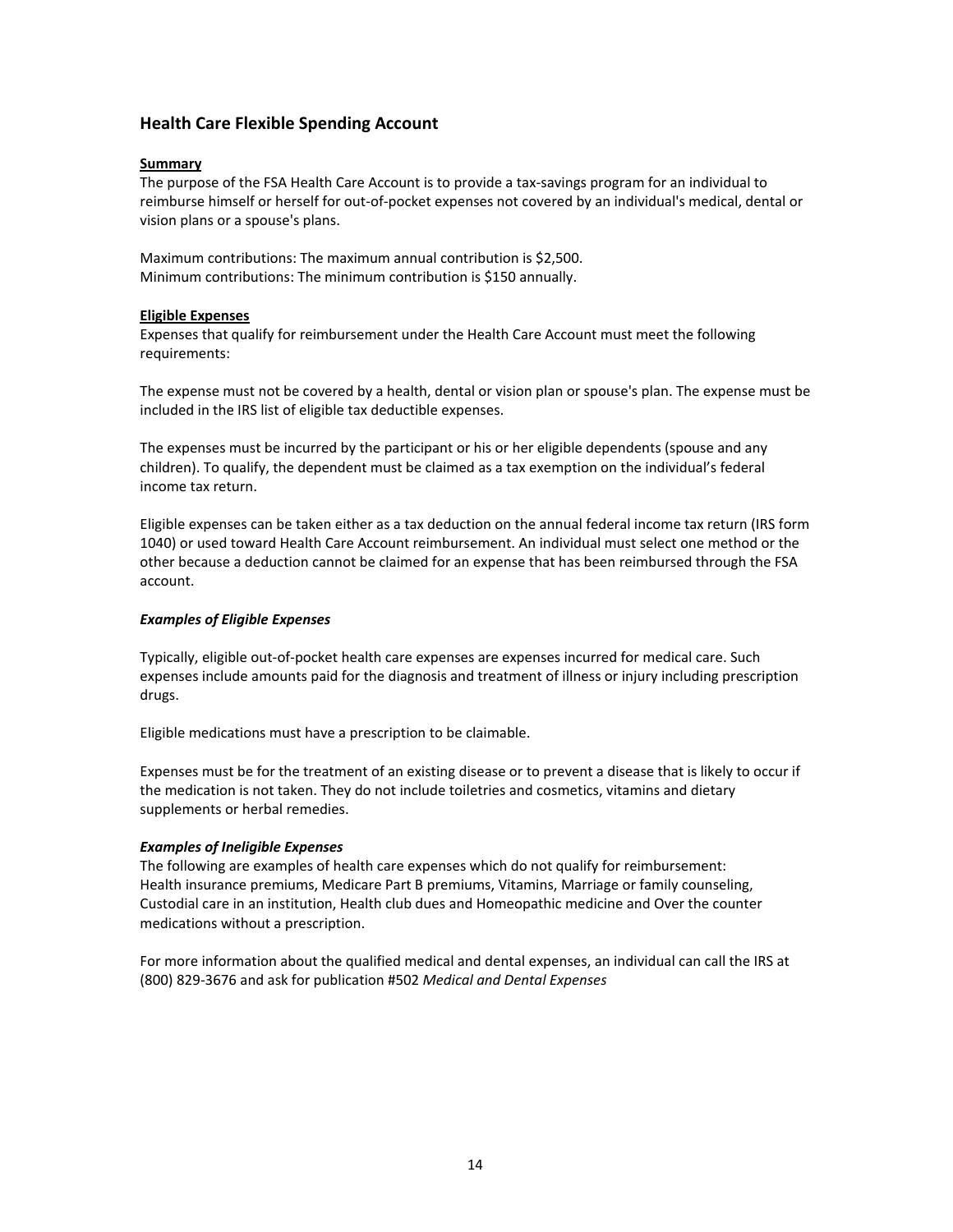# **Adoption Assistance Program**

The Adoption Assistance Program option provides reimbursement to you for the reasonable and necessary expenses that you incur in the process of legally adopting an eligible child, including adoption fees, court costs and attorney fees. Expenses that are not eligible for reimbursement include expenses incurred in violation of state or federal law, expenses incurred in carrying out a surrogate parenting arrangement, and expenses in connection with the adoption of a step-child. An "eligible child" is a child who has not yet reached age 18 or is physically or mentally incapable of caring for himself or herself. The maximum amount of reimbursement that you may receive in connection with the adoption of any one child is \$13,400. **This is a total rather than an annual amount, even if the expenses occur over a period of years.**

# **What are the tax benefits of reimbursement under the adoption expense reimbursement Plan?**

If your adjusted gross income (together with that of your Spouse if you are married and filing a joint tax Return) is \$189,710 (this \$189,710 will be adjusted for inflation in years after 2012) or less, you can exclude from your gross income in computing your income tax liability the entire amount of adoption expense reimbursement you receive under this Plan (subject to the \$13,400 cap). However, if your adjusted gross income exceeds \$189,710, the portion of adoption expense reimbursement that may be excluded is reduced from \$13,400 based on the following formula:

\$13,400 x [(adjusted gross income -\$189,710) / \$40,000]

If, for example, your adjusted gross income were \$209,710, and you incurred \$13,400 or more in expenses to adopt a child, your maximum exclusion would be \$6,325, calculated as follows:

 $$13,400 \times ($20,000 / $40,000)$ , or  $$12,650 \times .5 = $6,325$ 

\$13,400 total expenses-\$6,325 pre-tax reduction = \$6,325 of expenses that may be reimbursed pre-tax

Generally, any amounts paid to reimburse you for eligible adoption expenses would be excluded from your income for the year of the reimbursement. However, should you adopt a child who is not a citizen or resident of the United States, all amounts reimbursed to you would be excludable from your income only in the year in which the adoption becomes final.

While the amount of your salary that is withheld to pay adoption expenses is excluded from your income in determining your income tax liability, FICA (Social Security) and FUTA (Unemployment) taxes still apply.

# **What affect will participation in the Adoption Assistance Program have on my right to the adoption expenses credit on my tax return?**

The federal tax laws also provides a tax credit (reducing federal tax liability) for adoption expenses that are not reimbursed by an employer or paid under a state or federal grant program. The maximum amount of the credit is \$13,400 per adoption. You may claim the credit and receive nontaxable reimbursements from an Adoption Assistance Account in connection with the same adoption, but you may not take a credit and receive reimbursement for the same expense. Because any election for benefits under the Adoption Assistance Program should be coordinated with the use of the credit, the Administrator strongly recommends that you seek advice from your own tax adviser before electing benefits under the Adoption Assistance Program.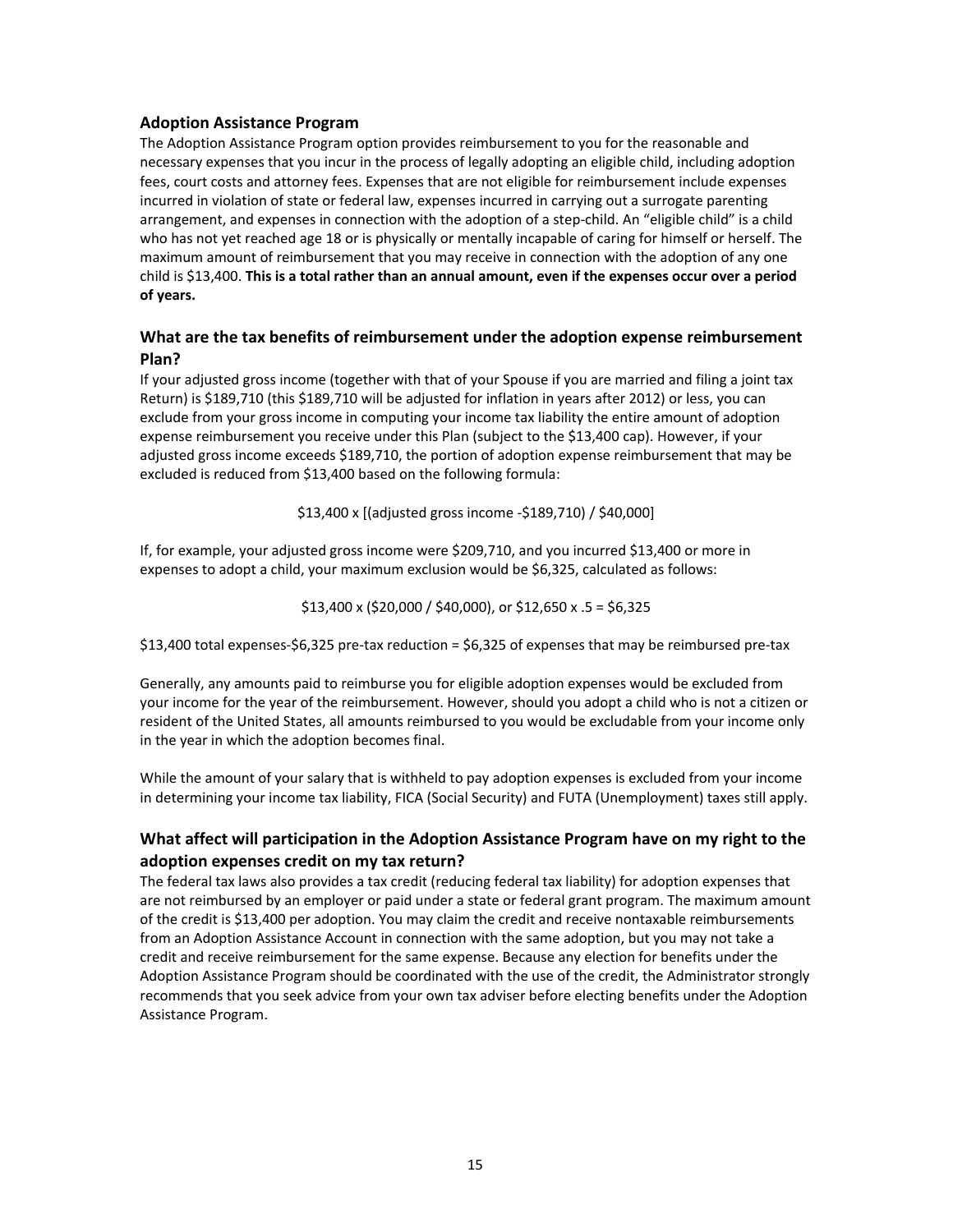# **Contributions**

This section summarizes premium contributions for the FSA Plan.

## **Contribution Tax Status**

Contributions are deducted from paychecks on a pre-tax basis. This means that the contribution amount is excluded as taxable earnings. However, the Adoption Assistance Program is subject to FICA and FUTA.

### **Contribution Deduction Schedule**

All individuals are paid on a monthly basis and contributions are deducted from the paycheck on a tenthly basis.

### **Individuals on Leave**

Individuals on a paid leave of absence may continue to pay contributions by payroll deduction.

### *Individuals on an Unpaid Leave of Absence*

Individuals may continue FSA Health Account participation and contributions by paying monthly contributions by check payable to BRMS and submitted to BRMS – Flex Department.

The contribution amount must be the same amount as the individual was making prior to leave. An individual may continue to submit claims for services received prior to the leave but may not continue Dependent Care Account contributions while on an unpaid leave.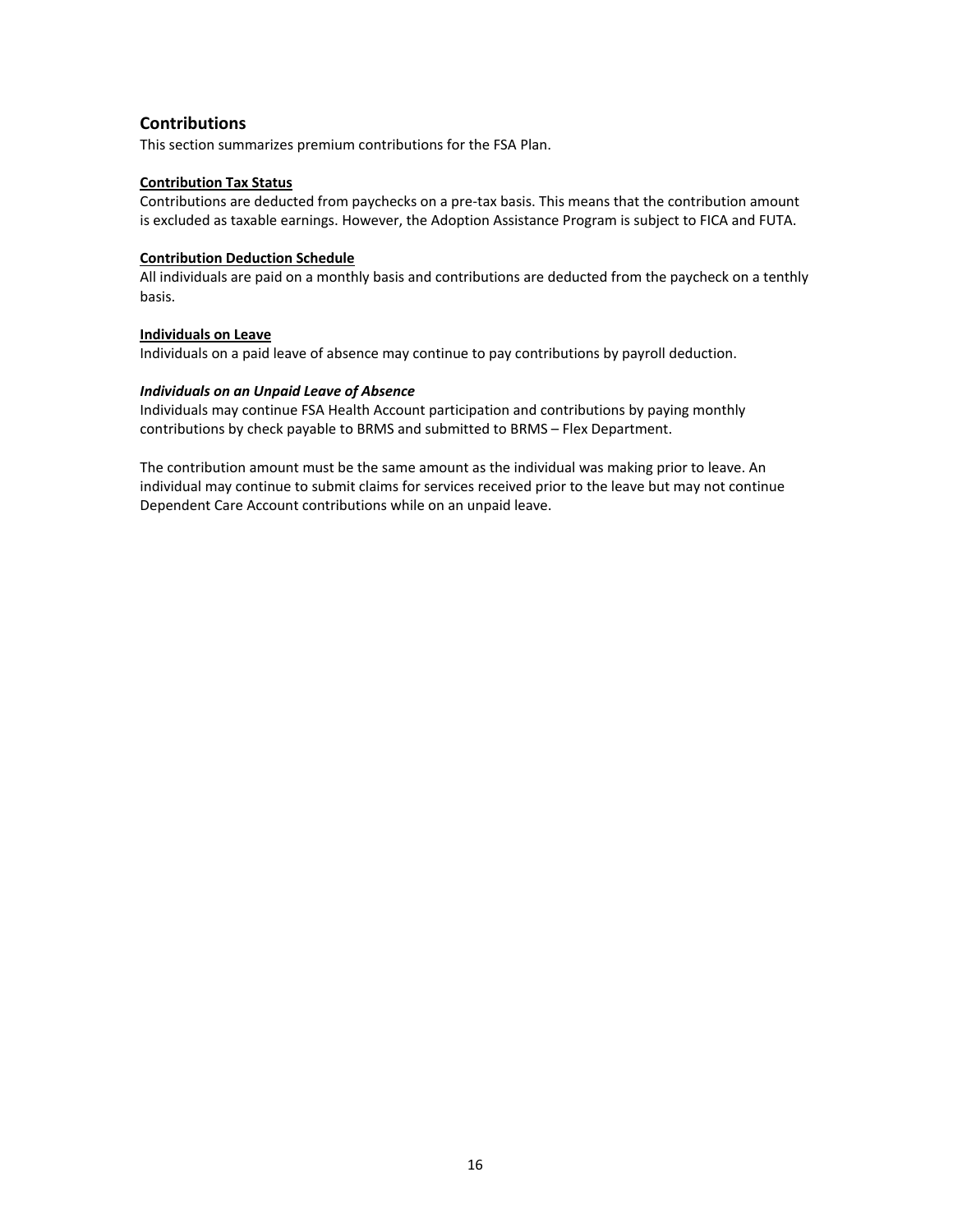# **Enrollment Procedures**

This section summarizes enrollment procedures and deadlines.

### **Initial Hire or Benefits Eligibility**

An individual must enroll in a FSA Plan by completing the enrollment process no later than 31 days from the date of hire or initial benefits eligibility.

# **After Hire or Initial Benefits Eligibility**

After hire or initial eligibility, an individual may elect FSA participation; change the amount of the contribution as a result of marriage, birth or adoption of a child provided the individual notifies the Benefits Division and completes the enrollment process no later than 31 days from the date of a change in family status. During Open Enrollment, an individual may elect to enroll or re-enroll in the FSA Plan.

### **Re-enrollment Requirement**

Faculty and staff must re-enroll in the FSA plan in order to continue participation for the next calendar year.

# **Effective Dates of Coverage**

This section summarizes coverage effective dates for FSA Plan coverage.

### **Initial Hire or Benefits Eligibility**

The effective date of FSA coverage is the first day of employment after completion of enrollment materials.

### **After Initial Eligibility**

The effective date of FSA coverage is based on the date of a qualifying change in employment or family status. An individual may drop FSA coverage by submitting a completed benefit withdrawal form to the District Office no later than 31 days from the date of a qualifying change in family or employment status. The effective date of FSA coverage elected during Open Enrollment is January 1st.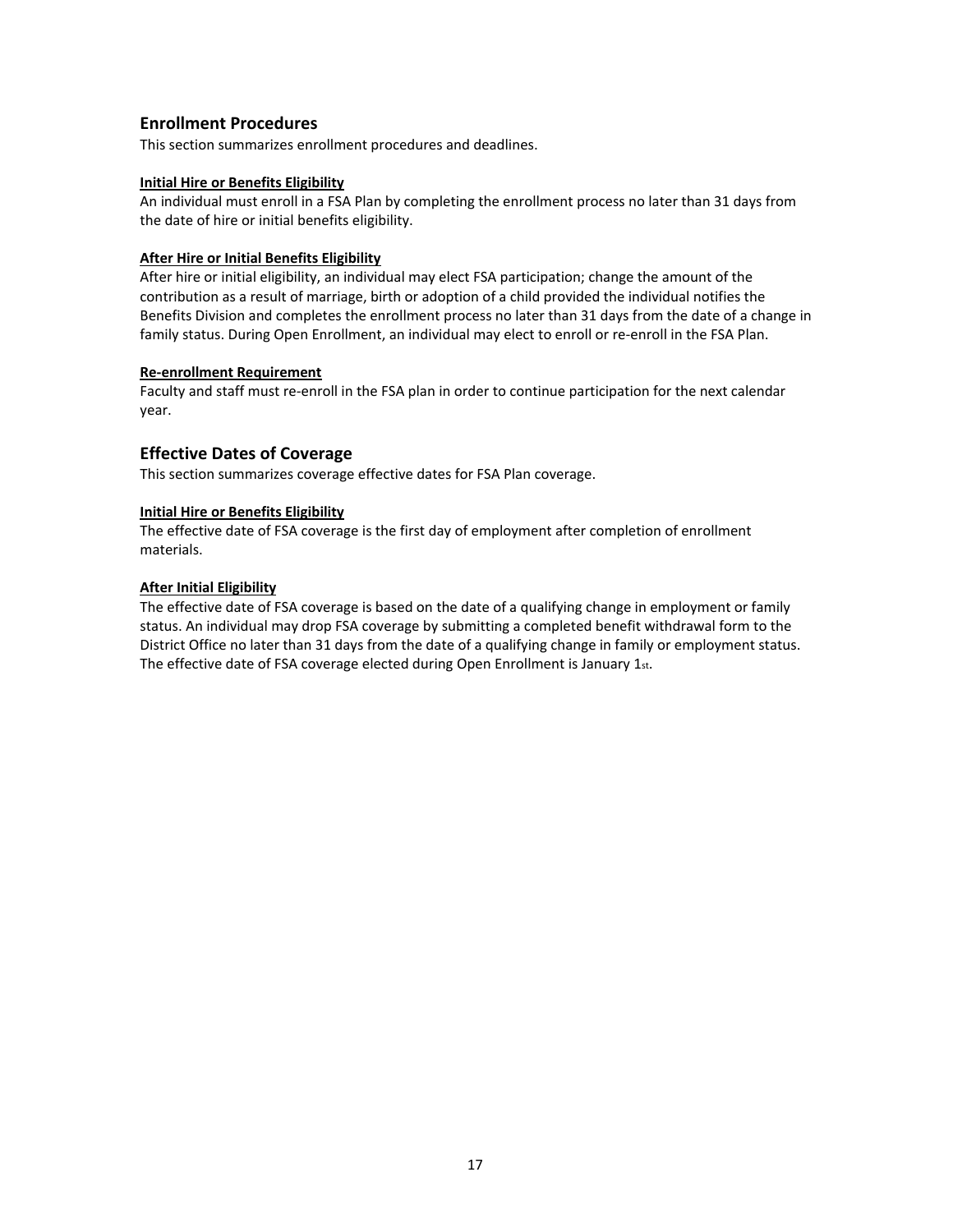# **Claims**

This section summarizes the procedures and deadlines for submitting a claim for reimbursement from a FSA account.

BRMS is the plan administrator of the Dependent Care FSA plan. You may register online at www.brmsclaims.com to view your contributions, and claim status.

### **Dependent Care Account Claims**

Claimable dates of service are from the date of eligibility to December 31<sup>st</sup> of that Plan Year. Participants have until the end of March of the following Plan Year to file claims for expenses incurred during the previous Plan Year. All claims must be submitted to BRMS by March 31<sup>st</sup> of the following year. **Any deposits from the previous Plan Year that remain in the account on April 1 st of the following Plan Year must be forfeited under IRS regulations.**

If an individual terminates employment or retires, he or she has until the annual claim filing deadline to submit claims for the reimbursement of expenses incurred prior to termination. Unlike the FSA Health Care Account, an individual may not continue participation in the Dependent Care Account following termination.

### *Required Information*

When submitting a claim, the claim must show the name, Social Security number or federal tax ID number of the care provider and reimbursement amount. The Social Security and federal tax ID numbers are not necessary if the care provider is a tax-exempt group, such as a church or if the care is provided outside of the United States by a foreign citizen. The dependent's name, relationship to the individual, age and dates of service should also be provided. Appropriate receipts, invoices or other documents should be attached. Otherwise, the care provider may record this information on the claim form along with his or her signature.

### *Amount of Reimbursement*

There is no minimum claim amount. Unlike reimbursement protocols for the Health Care Account which enable an individual to receive reimbursement of up to the full annual amount regardless of the amount deposited, the maximum reimbursable amount cannot exceed an individual's current account balance. If the claim exceeds the current account balance, the individual will be paid in installments after each paycheck when contributions are made to their FSA.

### *Reimbursement after a Change in Family Status*

Reimbursement relating to a spouse or dependent child added as a result of a change in family status applies only to services received during the new coverage period for the covered individual.

## *Appealing a Denied Claim*

If the claim is denied in whole or in part, an individual will receive a written Explanation of Benefits giving the reasons for the denial. If an employee wishes to appeal, he or she may contact the plan administrator BRMS at 888-326-2555. Their customer service department will be able to assist you in the process of appeals or understanding what proof may be needed to get the claim paid.

If after contacting the plan administrator you would like to have further assistance, you may contact the District Office at 562-799-4700, extension 80409. The District Office may be able to assist you further. Documentation and a request for appeals in writing may be requested and the plan administrator may be contacted to review these documents and pertinent Plan documents regarding the situation.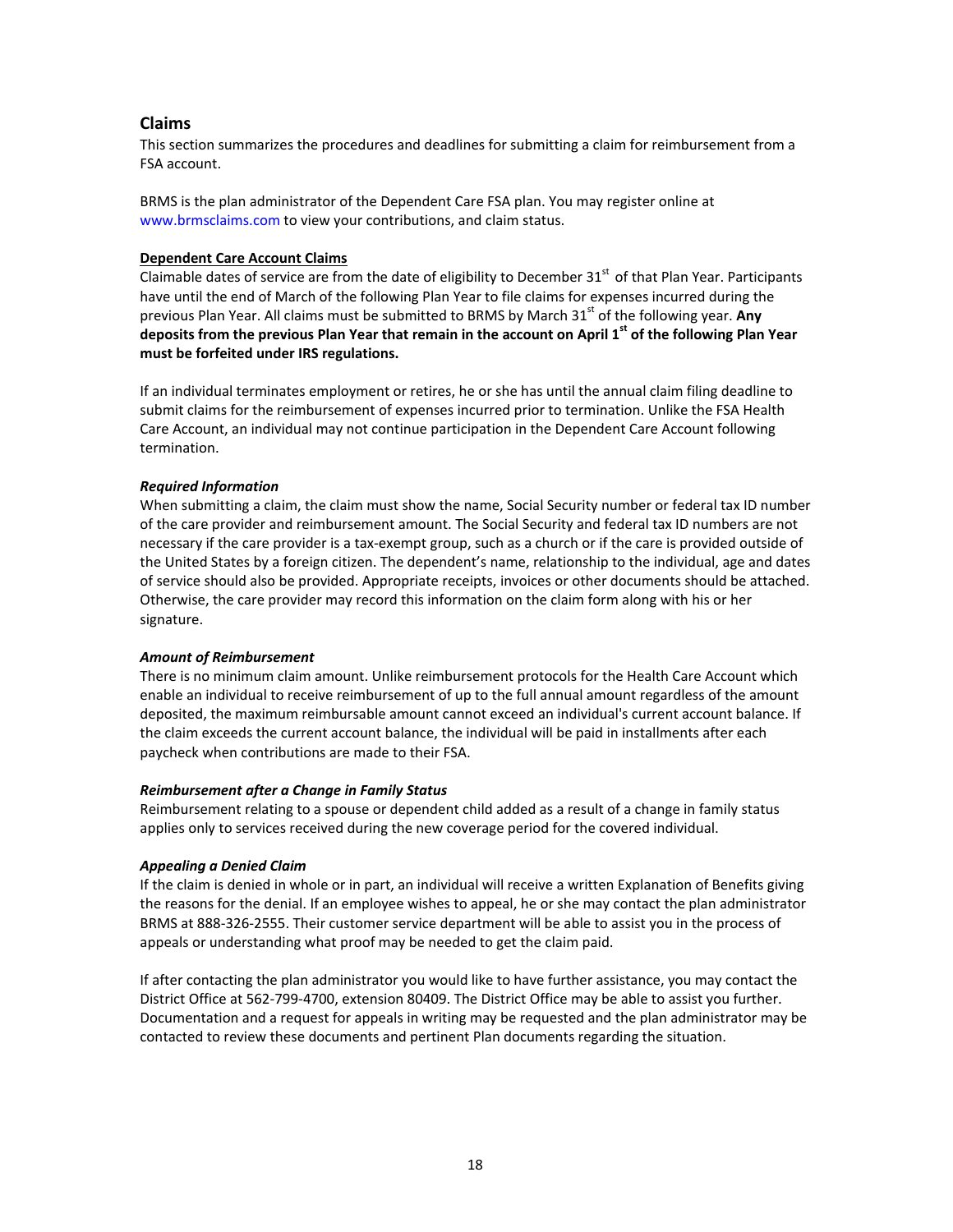A decision will be made on the appeal within 60 calendar days after the request for review is received, unless special circumstances arise. In such cases, an individual will be notified that up to 60 additional days may be required.

Plan Administrator decisions concerning appeals will be final and binding on individuals, dependents and all other interested parties. In no event will a participant or a family member be entitled to challenge a decision of the Plan Administrator in court or in another administrative proceeding, until all appeal procedures described above have been exhausted.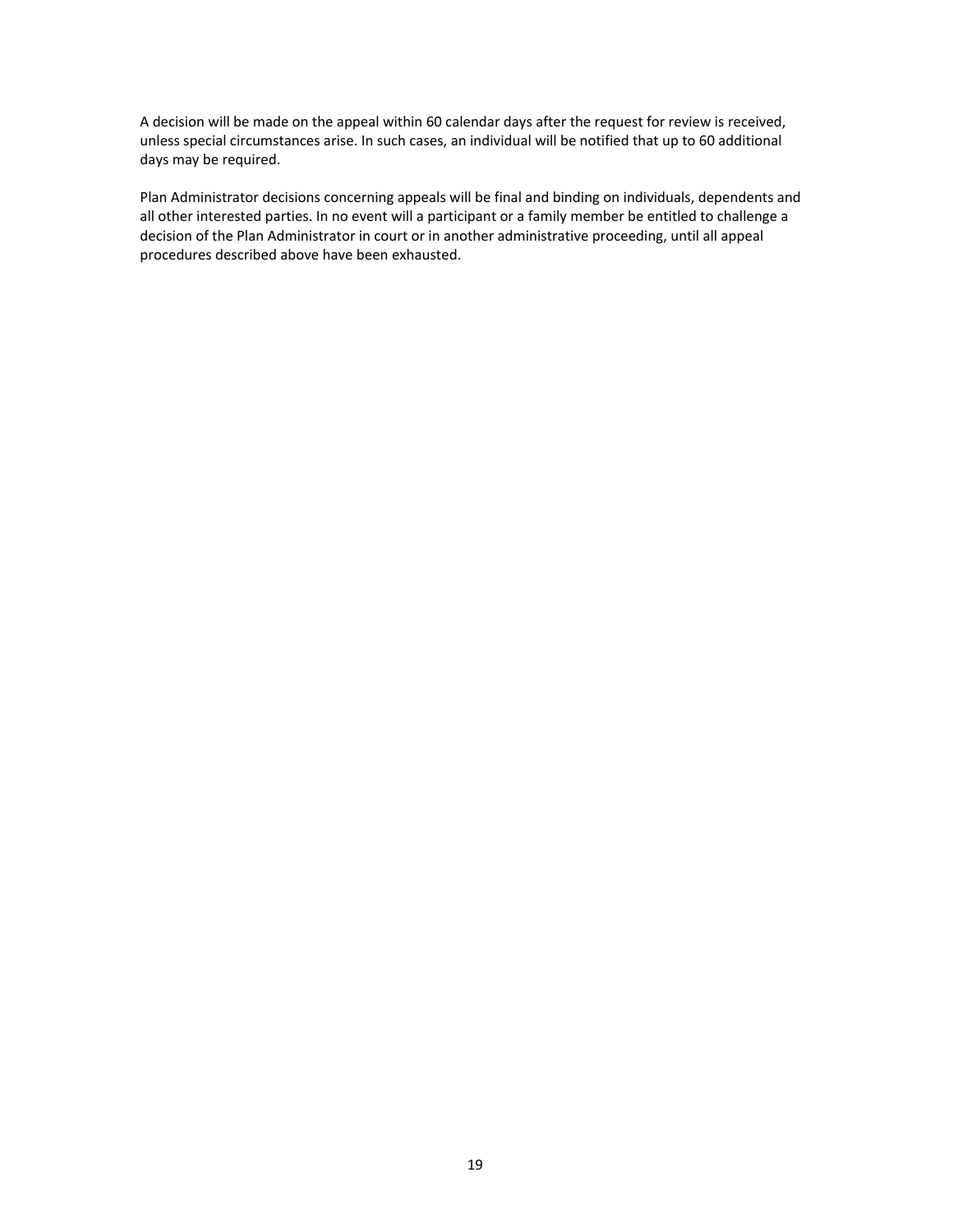### **Health Care Account Claims**

Health Care FSA members must use their debit card or submit paper claims for reimbursement. You may obtain claim forms from BRMS. You will need to complete the claim form and attach a receipt of service; then fax the claims to BRMS using the fax number from the form.

Deadline for Filing Health Care FSA Claims are from the date of eligibility during the current Plan Year, to December 31<sup>st</sup> of the current Plan Year. Participants will have until March 31<sup>st</sup> of the following Plan Year to submit those dates of service. Any money not claimed by April 1st, of the following Plan Year will be forfeited under IRS regulations.

The only exception to the rule for withdrawing Health Care FSA claims is for qualified reservist distributions. Under the Heroes Earnings Assistance and Relief Tax (HEART) Act of 2008, § 114, you are eligible to receive a tax-free distribution of unused benefits in a health flexible spending arrangement if you are a member of an Armed Forces reserve component who is ordered or called to active duty. If you receive an order or call to report to active duty in the U.S. uniformed services for a period of at least 180 days or for an indefinite basis, and you have a remaining balance in your Health Care FSA, to prevent forfeiture of this balance, you will be permitted to request a qualified reservist distribution of that amount provided you make a request for such distribution to the Claims Administrator, in accordance with the Claim Administrator's procedures, after your order or call to active duty and prior to the end of the grace period. Please contact the Claims Administrator for further details.

### *Required Documentation*

To file a claim for reimbursement from the Health Care Account, an individual must submit evidence of a qualified expense.

Examples of proper claim documentation include:

- A document referencing the date of service, provider, amount billed and paid, and the type of service.
- A canceled check accompanied by a third party statement as verification of the incurred health care expense.
- An Explanation of Benefits (EOB) statement received from a medical or dental insurance plan.

### *Amount of Reimbursement*

There is no minimum claim amount. If the amount of a health care account claim exceeds the current reimbursement account balance, the claim will be paid up to the total amount an individual will deposit for the current year. If this results in a temporary negative account balance, deposits for the remainder of the year will be used to repay the negative balance.

All Health Care FSA money is available from date of eligibility.

### *Reimbursement after a Change in Family Status*

Reimbursement relating to a spouse or dependent child added as a result of a change in family status applies only to services received during the new coverage period for the covered individual.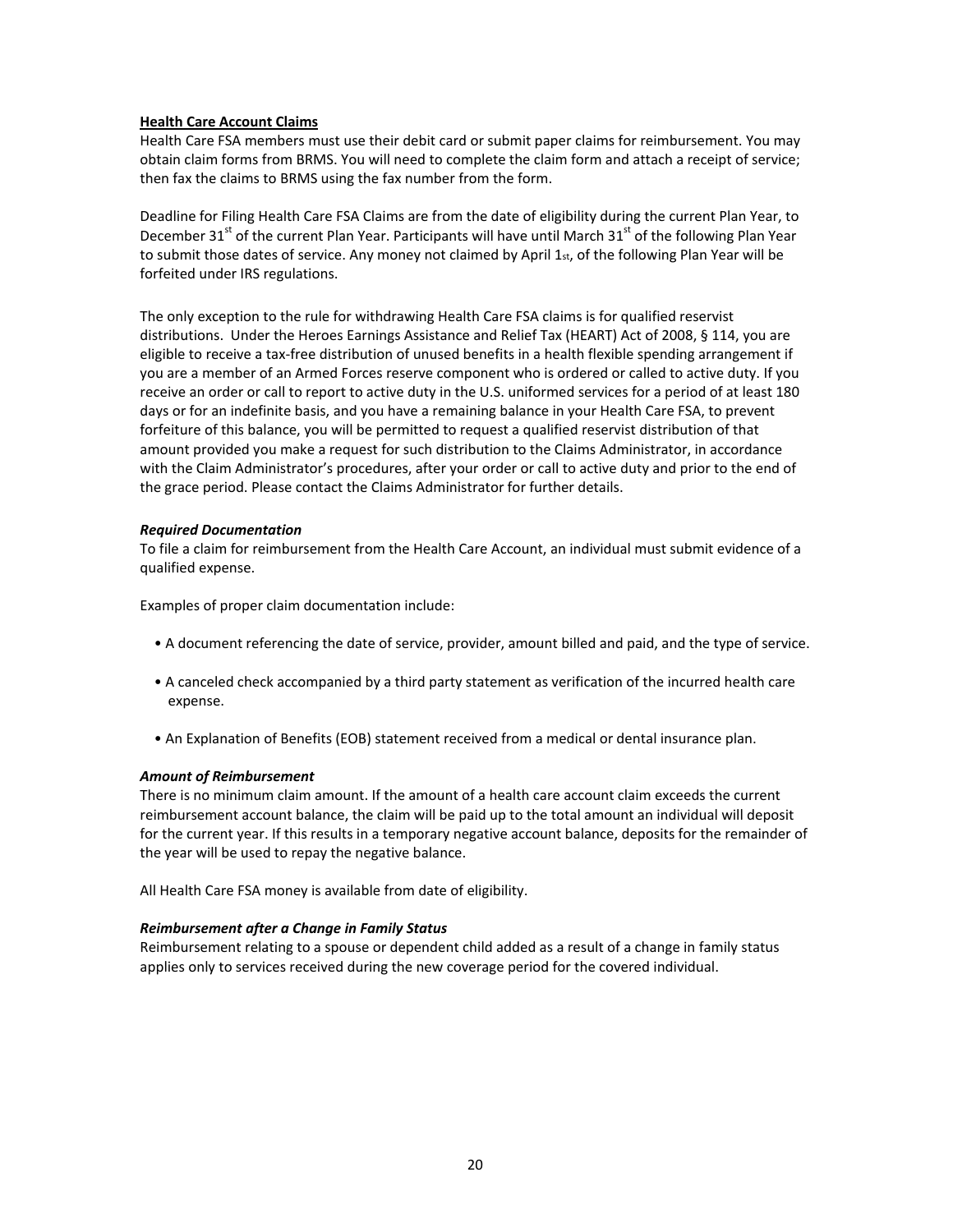# **CLAIMS REVIEW PROCEDURE**

Upon receipt of complete information, the claim will be deemed to be filed with the Plan. The third party administrator will determine if enough information has been submitted to enable proper consideration of the claim. If not, more information may be requested as provided herein. This additional information must be received by the third party administrator within 45 days from receipt by the participant of the request for additional information. **Failure to do so may result in claims being declined or reduced.**

### **Timing of Claim Decisions**

The Plan Administrator shall notify you, in accordance with the provisions set forth below, of any adverse benefit determination within the following timeframes:

- If you have provided all of the information needed to process the claim, in a reasonable period of time, but not later than 30 days after receipt of the claim, unless an extension has been requested, then prior to the end of the 15-day extension period.
- If you have not provided all of the information needed to process the claim and additional information is requested during the initial processing period, then you will be notified of a determination of benefits prior to the end of the extension period, unless additional information is requested during the extension period, then you will be notified of the determination by a date agreed to by you and the Plan Administrator.

Extensions. This period may be extended by the Plan for up to 15 days, provided that the Plan Administrator both determines that such an extension is necessary due to matters beyond the control of the Plan and notifies you, prior to the expiration of the initial 30-day processing period, of the circumstances requiring the extension of time and the date by which the Plan expects to render a decision.

Calculating Time Periods. The period of time within which a benefit determination is required to be made shall begin at the time a claim is deemed to be filed in accordance with the procedures of the Plan.

### **Notification of an Adverse Benefit Determination**

The Plan Administrator shall provide you with a notice, in writing, containing the following information:

- A reference to the specific portion(s) of the summary plan description upon which a denial is based;
- Specific reason(s) for a denial;
- A description of any additional information necessary for you to perfect the claim and an explanation of why such information is necessary;
- A description of the Plan's review procedures and the time limits applicable to the procedures, including a statement of your right to bring a civil action under section 502(a) of ERISA following an adverse benefit determination on final review;
- A statement that you are entitled to receive, upon request and free of charge, reasonable access to, and copies of, all documents, records and other information relevant to your claim for benefits;
- The identity of any medical or vocational experts consulted in connection with a claim, even if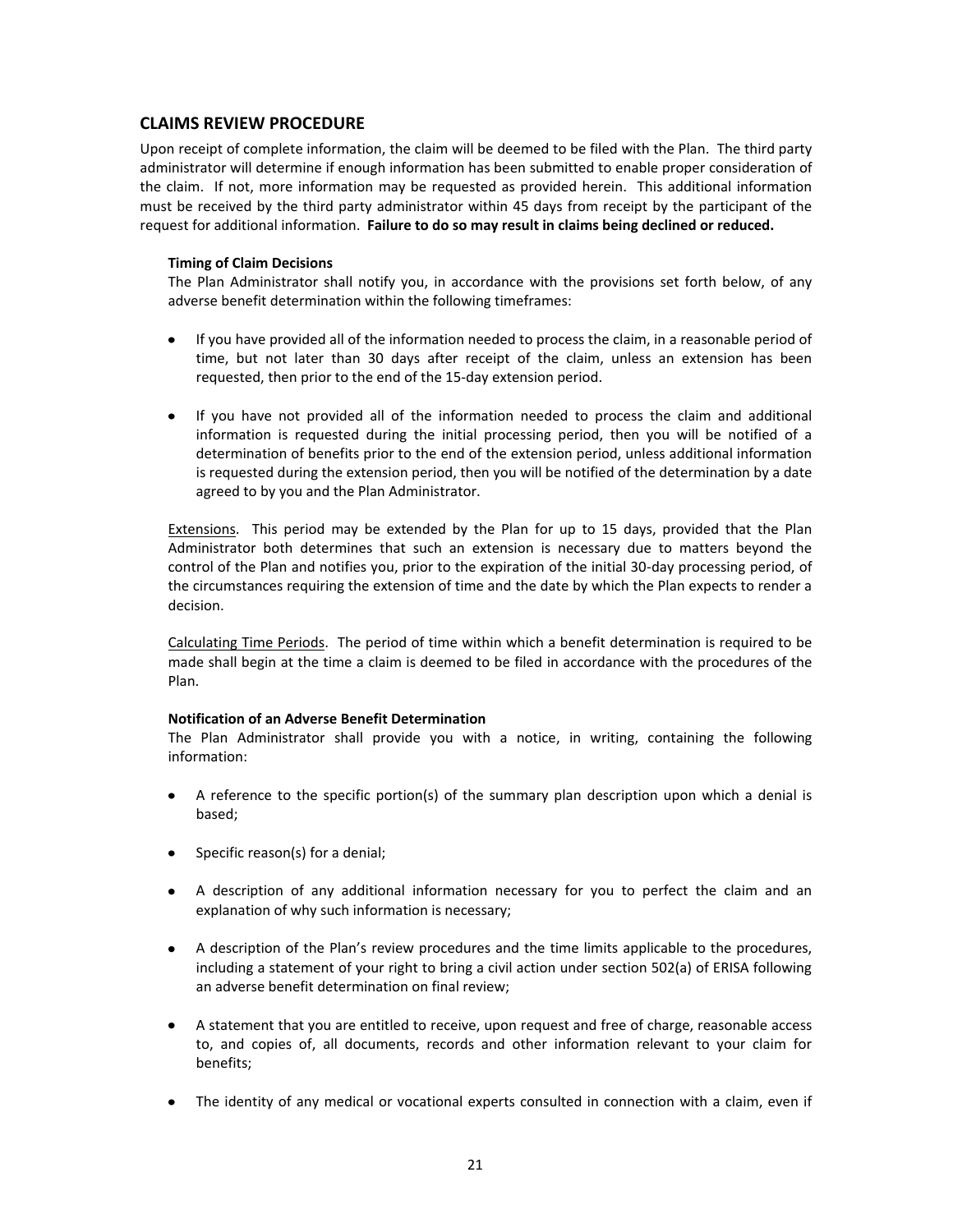the Plan did not rely upon their advice (or a statement that the identity of the expert will be provided, upon request);

- Any rule, guideline, protocol or similar criterion that was relied upon in making the determination (or a statement that it was relied upon and that a copy will be provided to you, free of charge, upon request); and
- In the case of denials based upon a medical judgment (such as whether the treatment is  $\bullet$ medically necessary or experimental), either an explanation of the scientific or clinical judgment for the determination, applying the terms of the Plan to your medical circumstances, or a statement that such explanation will be provided to you, free of charge, upon request.

### **Appeal of Adverse Benefit Determinations**

### **Full and Fair Review of All Claims**

In cases where a claim for benefits is denied, in whole or in part, and you believe the claim has been denied wrongly, you may appeal the denial and review pertinent documents. The claims procedures of this Plan provide you with a reasonable opportunity for a full and fair review of a claim and adverse benefit determination. More specifically, the Plan provides:

- You at least 180 days following receipt of a notification of an initial adverse benefit  $\bullet$ determination within which to appeal the determination;
- You the opportunity to submit written comments, documents, records, and other information relating to the claim for benefits;
- For a review that does not afford deference to the previous adverse benefit determination and that is conducted by an appropriate named fiduciary of the Plan, who shall be neither the individual who made the adverse benefit determination that is the subject of the appeal, nor the subordinate of such individual;
- For a review that takes into account all comments, documents, records, and other information  $\bullet$ submitted by you relating to the claim, without regard to whether such information was submitted or considered in any prior benefit determination;
- That, in deciding an appeal of any adverse benefit determination that is based in whole or in part upon a medical judgment, the Plan fiduciary shall consult with a health care professional who has appropriate training and experience in the field of medicine involved in the medical judgment, who is neither an individual who was consulted in connection with the adverse benefit determination that is the subject of the appeal, nor the subordinate of any such individual;
- For the identification of medical or vocational experts whose advice was obtained on behalf of the Plan in connection with a claim, even if the Plan did not rely upon their advice; and
- That you will be provided, upon request and free of charge, reasonable access to, and copies of, all documents, records, and other information relevant to your claim for benefits in possession of the Plan Administrator or the third party administrator; information regarding any voluntary appeals procedures offered by the Plan; any internal rule, guideline, protocol or other similar criterion relied upon in making the adverse determination; and an explanation of the scientific or clinical judgment for the determination, applying the terms of the Plan to your medical circumstances.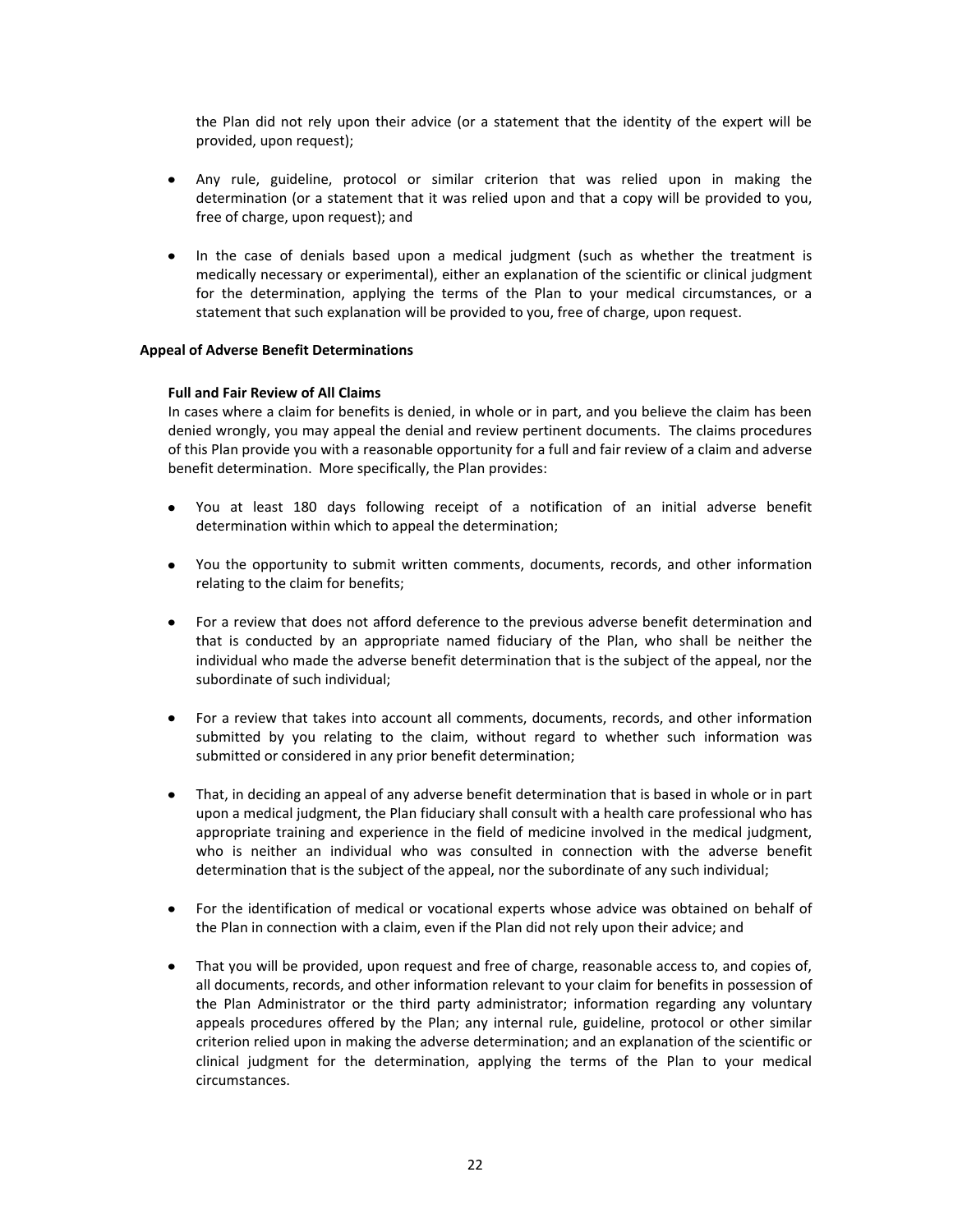### **Requirements for Appeal**

You must file the appeal in writing within 180 days following receipt of the notice of an adverse benefit determination. To file an appeal in writing, your appeal must be addressed as follows and mailed or faxed as follows:

# Benefit & Risk Management Services (BRMS) PO Box 1697 Folsom, CA 95763-1240 888-326-2555

It shall be your responsibility to submit proof that the claim for benefits is covered and payable under the provisions of the Plan. Any appeal must include:

- The name of the participant;
- The participant's social security number;  $\bullet$
- The group name or identification number;
- All facts and theories supporting the claim for benefits. **Failure to include any theories or facts in the appeal will result in their being deemed waived. In other words, the participant will lose the right to raise factual arguments and theories which support this claim if the participant fails to include them in the appeal**;
- A statement in clear and concise terms of the reason or reasons for disagreement with the handling of the claim; and
- Any material or information that the participant has which indicates that the participant is entitled to benefits under the Plan.

If you provide all of the required information, it may be that the expenses will be eligible for payment under the Plan.

## **Timing of Notification of Benefit Determination on Review**

- The Plan Administrator shall notify you of the Plan's benefit determination on review within a reasonable period of time, but not later than 60 days after receipt of the appeal.
- Calculating Time Periods. The period of time within which the Plan's determination is required to be made shall begin at the time an appeal is filed in accordance with the procedures of this Plan, without regard to whether all information necessary to make the determination accompanies the filing.

## **Manner and Content of Notification of Adverse Benefit Determination on Review**

The Plan Administrator shall provide you with notification, in writing or electronically, of a Plan's adverse benefit determination on review, setting forth:

- The specific reason or reasons for the denial;
- Reference to the specific portion(s) of the summary plan description on which the denial is  $\bullet$ based;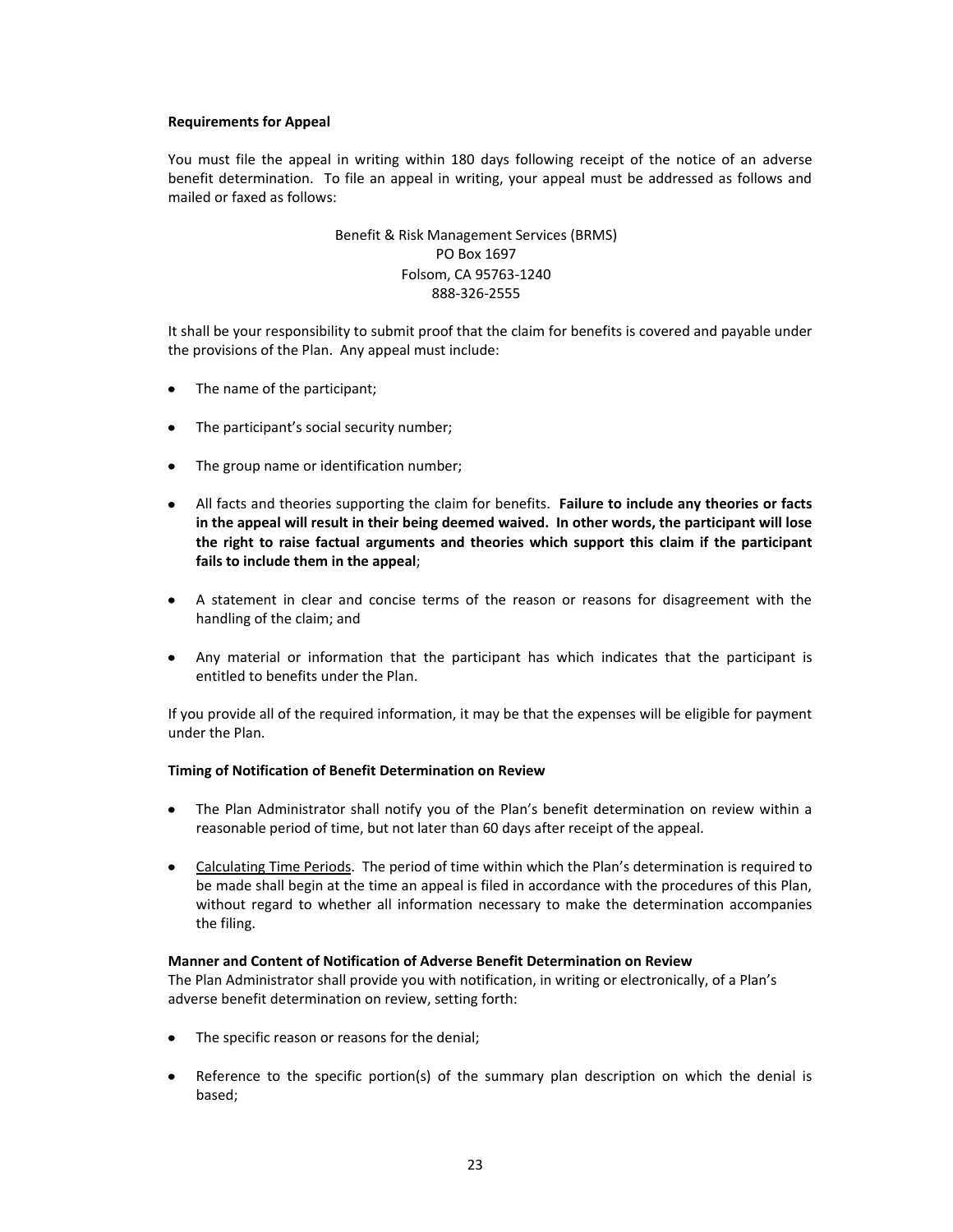- The identity of any medical or vocational experts consulted in connection with the claim, even if the Plan did not rely upon their advice;
- A statement that the participant is entitled to receive, upon request and free of charge, reasonable access to, and copies of, all documents, records, and other information relevant to the participant's claim for benefits;
- If an internal rule, guideline, protocol, or other similar criterion was relied upon in making the adverse determination, a statement that such rule, guideline, protocol, or other similar criterion was relied upon in making the adverse determination and that a copy of the rule, guideline, protocol, or other similar criterion will be provided free of charge to you upon request;
- If the adverse benefit determination is based upon a medical judgment, a statement that an explanation of the scientific or clinical judgment for the determination, applying the terms of the Plan to your medical circumstances, will be provided free of charge upon request;
- A statement of your right to bring an action under section 502(a) of ERISA, following an adverse benefit determination on final review; and
- The following statement: "You and your Plan may have other voluntary alternative dispute resolution options, such as mediation. One way to find out what may be available is to contact your local U.S. Department of Labor Office and your state insurance regulatory agency."

### **Furnishing Documents in the Event of an Adverse Determination**

In the case of an adverse benefit determination on review, the Plan Administrator shall provide you access to, and copies of, documents, records, and other information described in items 3 through 6 of the section relating to "Manner and Content of Notification of Adverse Benefit Determination on Review" as appropriate.

#### **Decision on Review to be Final**

If, for any reason, you do not receive a written response to the appeal within the appropriate time period set forth above, you may assume that the appeal has been denied. The decision by the Plan Administrator or other appropriate named fiduciary of the Plan on review will be final, binding and conclusive and will be afforded the maximum deference permitted by law. **All claim review procedures provided for in the Plan must be exhausted before any legal action is brought. Any legal action for the recovery of any benefits must be commenced within 30 days after the Plan's claim review procedures have been exhausted.**

### **Appealing a Denied Claim**

If the claim is denied in whole or in part, an individual will receive a written Explanation of Benefits giving the reasons for the denial. If an employee wishes to appeal, he or she may contact the plan administrator BRMS at 888-326-2555. Their customer service department will be able to assist you in the process of appeals or understanding what proof may be needed to get the claim paid.

A decision will be made on the appeal within 60 calendar days after the request for review is received, unless special circumstances arise. In such cases, an individual will be notified that up to 60 additional days may be required.

Plan Administrator decisions concerning appeals will be final and binding on individuals, dependents and all other interested parties. In no event will a participant or a family member be entitled to challenge a decision of the Plan Administrator in court or in another administrative proceeding, until all appeal procedures described above have been exhausted.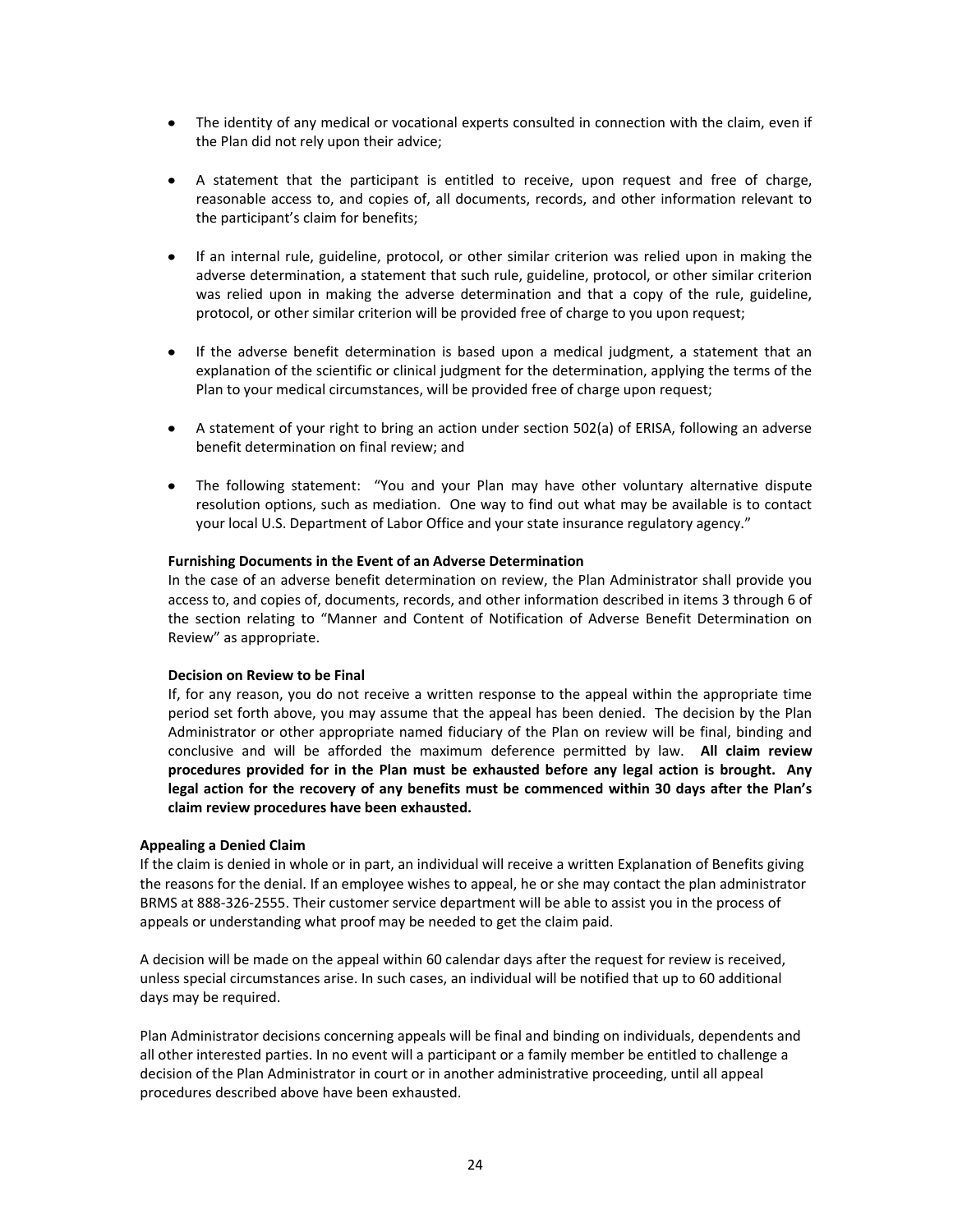# **Changes in Employment or Family Status**

This section summarizes the impact of changes in employment or family status on FSA Account coverage. The effective date of the change will be the date of the Family Status event. Changes in Employment or Family Status can affect dependent care as well. Please see the eligibility section on page 9.

After hire or initial eligibility, an individual may elect coverage, change his or her annual election or drop coverage as a result or a qualifying change in family or employment status by completing the benefits change form within 31 days from the date of a qualifying change in family status.

### **Leaves of Absence**

An individual may continue to submit FSA claims for services received during the period he or she was actively making contributions to the FSA Account. Contributions may not be made to the Dependent Care Account during an unpaid leave period.

If you are absent from employment because you are in the uniformed service, you may elect to continue your coverage under this Plan for up to 24 months. If you elected to continue coverage under USERRA before December 10, 2004, the maximum period for continuing coverage is 18 months. To continue your coverage, you must comply with the terms of the Plan, including election during the Plan's annual enrollment period, and pay your contributions in accordance with the options outlined above for a participant who goes on FMLA leave.

While in uniformed service, there is an exception to the withdrawal of qualified medical expenses without a qualified medical expense for qualified reservist distributions (QRD). Under the Heroes Earnings Assistance and Relief Tax (HEART) Act of 2008, § 114, you are eligible to receive a taxable distribution of unused benefits in a health flexible spending arrangement if you are a member of an Armed Forces reserve component who is ordered or called to active duty. If you receive an order or call to report to active duty in the U.S. uniformed services for a period of at least 180 days or for an indefinite basis, and you have a remaining balance in your Health Care FSA, to prevent forfeiture of this balance, you will be permitted to request a qualified reservist distribution of that amount provided you make a request for such distribution to the Claims Administrator, in accordance with the Claim Administrator's procedures, after your order or call to active duty and prior to the end of the grace period. Please contact the Claims Administrator for further details.

## **Termination of Employment**

Participation in an FSA Account generally ends at the end of the month employment is terminated or an individual no longer meets the eligibility requirements (i.e., change to a position not eligible for benefits). An individual has until the annual claim filing deadline of that year to submit claims for the expenses incurred prior to termination of employment or loss of benefits eligibility. An individual may continue participation in the Health Care Account on an after-tax basis by electing COBRA continuation coverage.

### **Continuation of Rights Under COBRA**

An individual may elect to temporarily continue participation in the FSA Health Care Account for expenses incurred after the termination date. Contributions for this period must be made on an after-tax basis and must be the same monthly amount as was being contributed prior to termination. These continuation rights are extended under the Consolidated Omnibus Budget Reconciliation Act (COBRA).

Under COBRA, participation in the Health Care FSA may be continued through the end of the calendar year in which termination of employment occurs. Contributions must be made by check, once per month, on an after-tax basis. Therefore, during the continuation period, an individual is not eligible for the pre-tax reductions in taxable income and income taxes that applied during active employment.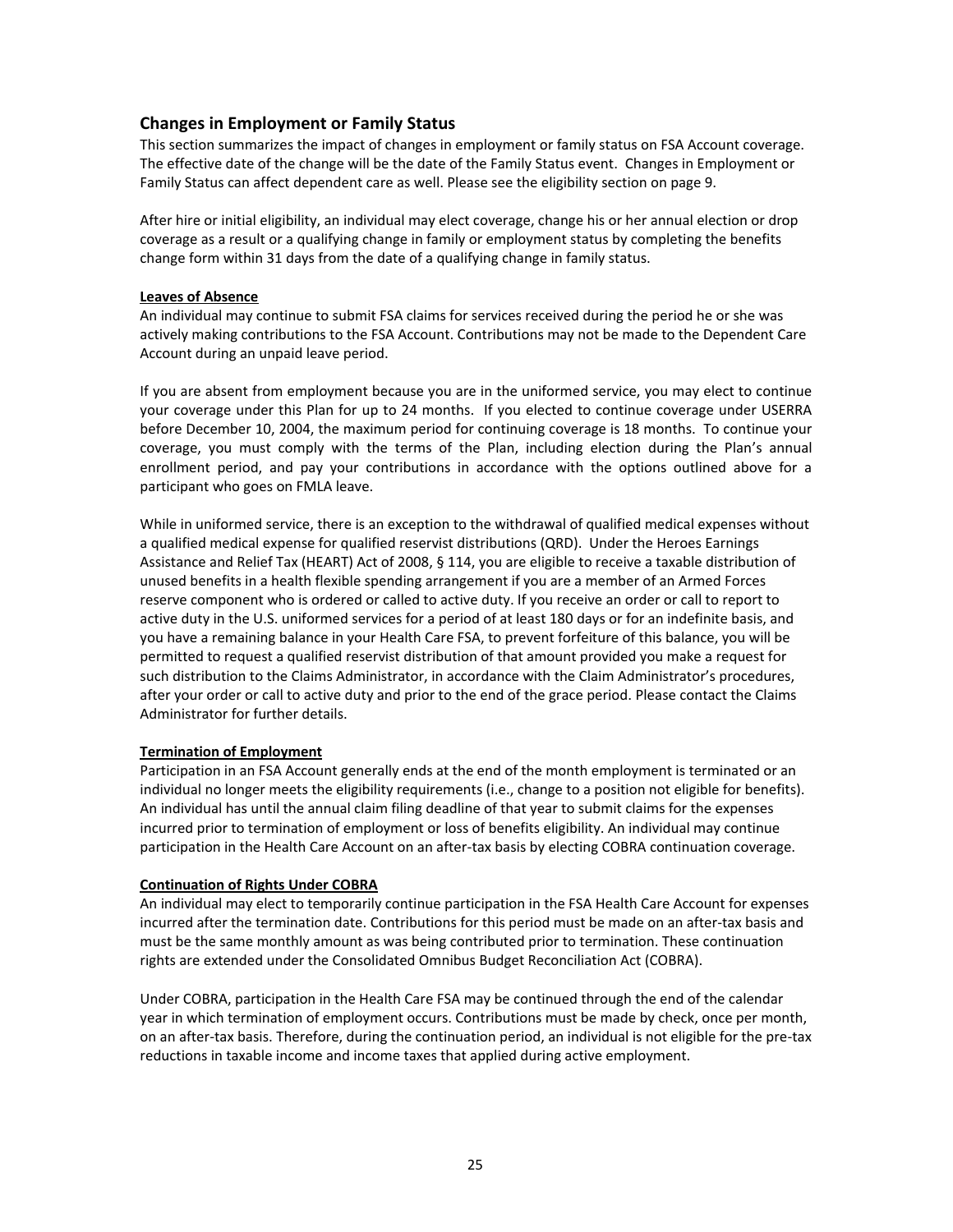The amount of monthly deposits during the COBRA continuation period must be the same as monthly payroll deductions made during active employment. Continuation under COBRA therefore allows an individual to recover any balance in the Health Care Account that was not spent by the termination date.

### *Continuation Procedure*

The procedures for notifying an individual of his or her continuation rights are as follows:

- The Benefits Division will notify an individual of continuation rights within 14 days of termination of employment.
- The individual has 60 calendar days from the date the notice is received to return a signed election form.
- An individual has 45 calendar days from the date the election form is received to pay the first Health Care FSA deposit. That check should cover the period which runs from the employment termination date through the end of the current month.

Each subsequent monthly deposit is due on the first day of the month. However, there is a 31 day monthly grace period to submit deposits. If a deposit is not received by the end of the 31 day grace period, participation will automatically end and cannot be reinstated.

### **Additional Information**

If you have any questions or need further information about the continued coverage provision, please contact the Plan Administrator. You may also contact the nearest Regional or District Office of the U.S. Department of Labor's Employee Benefits Security Administration (EBSA). Addresses and phone numbers of Regional and District EBSA Offices are available through EBSA's website at [www.dol.gov/ebsa.](http://www.dol.gov/ebsa)

## *Keep Your Plan Informed of Address Changes*

In order to protect your family's rights, you should keep the Plan Administrator informed of any changes in the addresses of family members. You should also keep a copy, for your records, of any notices you send to the Plan Administrator.

### **Retirement**

An individual may continue to submit FSA claims for reimbursement for services received prior to the date of retirement. An individual may elect to temporarily continue participation in the FSA Health Care Account for expenses incurred after the retirement date. Contributions for this period must be made on an after-tax basis and must be the same monthly amount that was being contributed prior to retirement.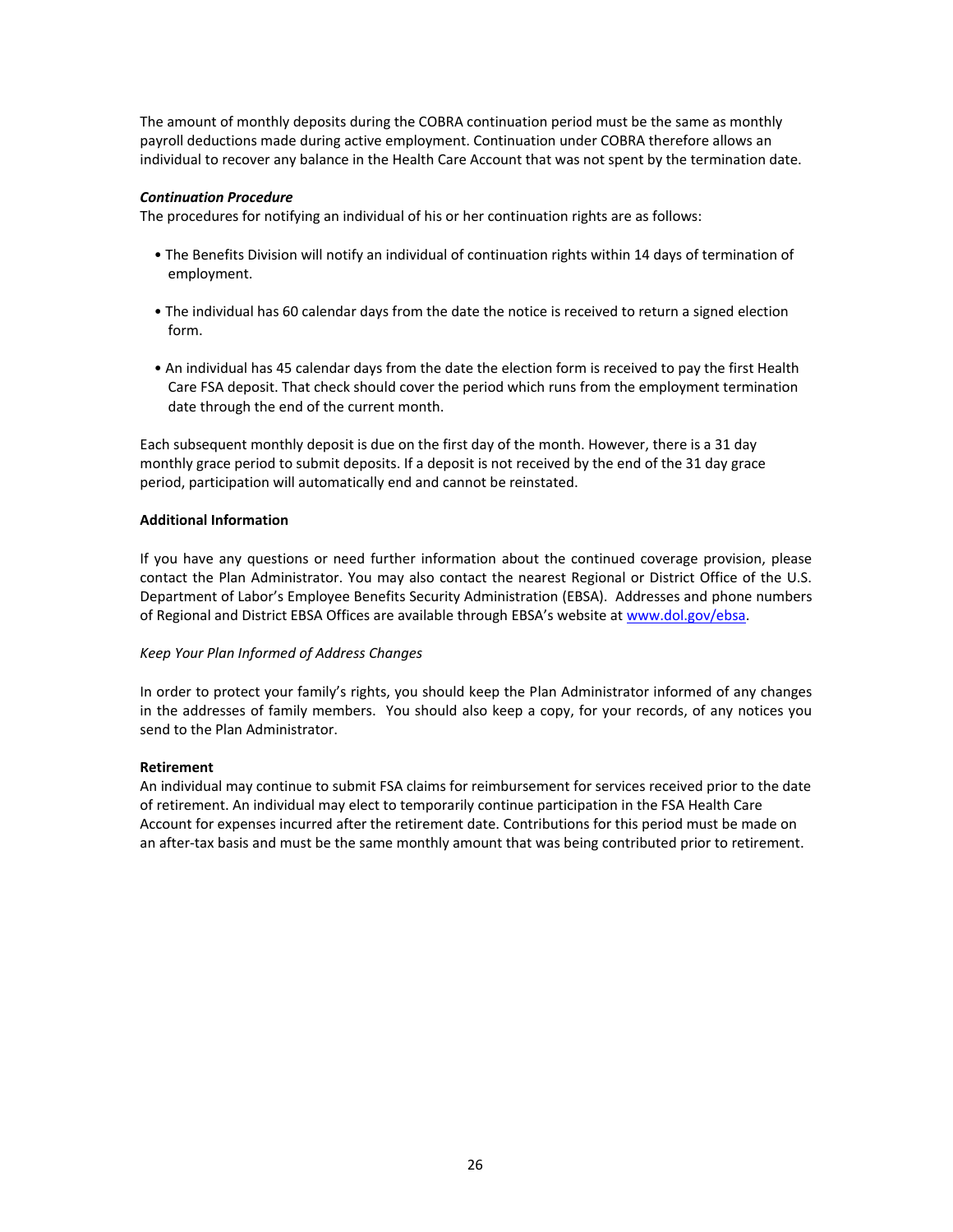# **ERISA Rights**

Each participant in Los Alamitos Unified School District sponsored benefit plans is entitled to certain rights and protections under the Individual Retirement Income Security Act of 1974 (ERISA), as amended. ERISA provides that all Plan participants will be entitled to:

- Examine, without charge, at the Plan Administrator's office, all Plan documents and copies of all documents filed by the Plan with the U.S. Department of Labor, such as detailed annual reports (if any) and Plan descriptions.
- Obtain copies of all Plan documents and other Plan information upon written request to the Plan Administrator. The Plan Administrator may impose a reasonable charge for the copies.

In addition to creating rights for participants, ERISA imposes duties upon the people who are responsible for the operation of individual benefit plans. The people who operate the Plan, called "fiduciaries" of the Plan, have a duty to do so prudently and in the interest of Plan participants and beneficiaries.

No one, including the employer or other person, may terminate an individual's employment or otherwise discriminate against the individual in any way to prevent him or her from obtaining a benefit or exercising his or her rights under ERISA.

If a claim is denied in whole or in part, an individual must receive a written explanation of the reason for the denial. He or she has the right to have the Plan Administrator review and reconsider the claim. Under ERISA, there are steps an individual can take to enforce these rights.

For instance, if an individual requests certain materials from the Plan and does not receive them within 30 days, he or she may file suit. In such a case, the court may require the Plan Administrator to provide the materials and pay the individual up to \$100 a day until he or she receives the materials, unless the materials were not sent because of reasons beyond the control of the Plan Administrator. If an individual has a claim for a benefit plan which is denied or ignored, in whole or in part, he or she may file suit. If it should happen that Plan fiduciaries misuse the Plan's money (if benefits ever become funded), or if an individual is discriminated against for asserting his or her rights, he or she may seek assistance from the U.S. Department of Labor, or he or she may file suit. The court will decide who should pay court costs and legal fees. If the individual is successful, the court may order the person sued to pay these costs and fees.

If an individual loses, the court may order him or her to pay these costs and fees if, for example, it finds the claim frivolous. If an individual has questions about this Plan, he or she should contact the Plan Administrator.

If there are any questions about this statement or about an individual's rights under ERISA, he or she should contact the nearest Area Office of the U.S. Labor-Management Services Administration, Department of Labor. The Plan Administrator shall have the maximum authority.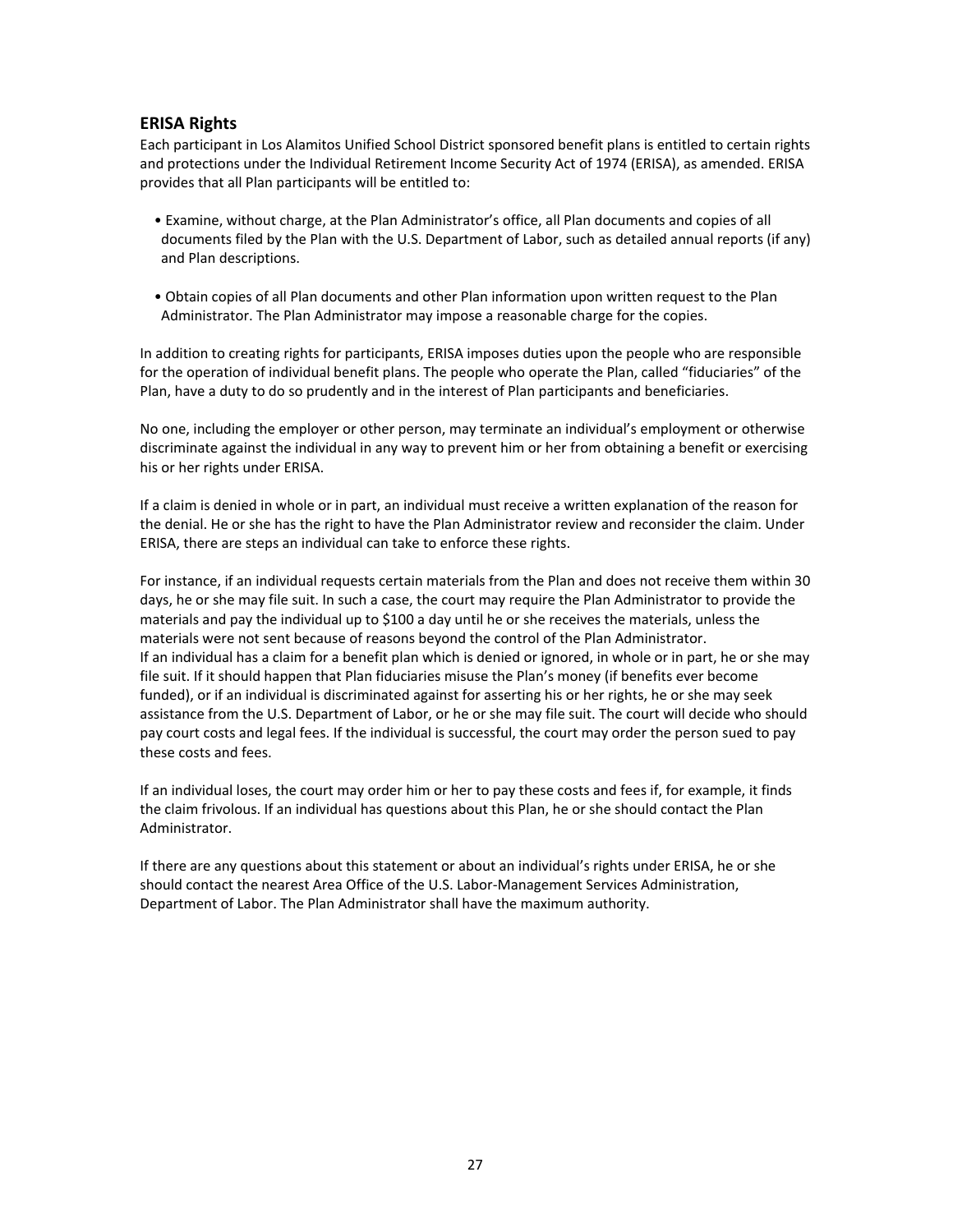# **HIPAA PRIVACY PRACTICES, HIPAA SECURITY PRACTICES, STATEMENT OF ERISA RIGHTS**

As a participant in the Plan, you are entitled to certain rights and protections under ERISA. ERISA provides that all participants are entitled to:

## **Receive Information About Your Plan and Benefits**

Examine, without charge, at the Plan Administrator's office and at other specified locations, such as worksites, all documents governing the Plan, including insurance contracts (if any) and copies of the latest annual report (Form 5500 Series) filed by the Plan with the U.S. Department of Labor and available at the Public Disclosure Room of the Employee Benefits Security Administration.

Obtain, upon written request to the Plan Administrator, copies of documents governing the operation of the Plan, including insurance contracts (if any), and copies of the latest annual report (Form 5500 Series) and updated summary plan description. The Plan Administrator may make a reasonable charge for the copies.

Receive a summary of the Plan's annual financial report. The Plan Administrator is required by law to furnish each participant with a copy of this summary annual report.

# **Continue Group Health Plan Coverage**

Continue health care coverage for yourself, spouse or dependents if there is a loss of coverage under the Plan as a result of a qualifying event. You or your dependents may have to pay for such coverage. Review this summary plan description and the documents governing the Plan on the rules governing your COBRA continuation coverage rights.

Reduction or elimination of exclusionary periods of coverage for pre-existing conditions under the Plan, if you have creditable coverage from another plan. You should be provided a certificate of coverage, free of charge, from your group health plan or health insurance issuer when you lose coverage under the plan, when you become entitled to elect COBRA continuation coverage, when your COBRA continuation coverage ceases, if you request it before losing coverage, or if you request it up to 24 months after losing coverage. Without evidence of creditable coverage, you may be subject to a pre-existing condition exclusion or limitation for 12 months (18 months for late enrollees) after your enrollment date in your coverage.

## **Prudent Actions by Plan Fiduciaries**

In addition to creating rights for participants, ERISA imposes duties upon the people who are responsible for the operation of the Plan. The people who operate your Plan, called "fiduciaries" of the Plan, have a duty to do so prudently and in the interest of you and other participants and beneficiaries. No one, including your participating employer or any other person, may fire you or otherwise discriminate against you in any way to prevent you from obtaining a welfare benefit or exercising your rights under ERISA.

## **Enforce Your Rights**

If your claim for a welfare benefit is denied or ignored, in whole or in part, you have a right to know why this was done, to obtain copies of documents relating to the decision without charge, and to appeal any denial, all within certain time schedules.

Under ERISA, there are steps you can take to enforce the above rights. For instance, if you request a copy of Plan documents or the latest annual report from the Plan and do not receive them within 30 days, you may file suit in a Federal court. In such a case, the court may require the Plan Administrator to provide the materials and pay you up to \$110 a day until you receive the materials, unless the materials were not